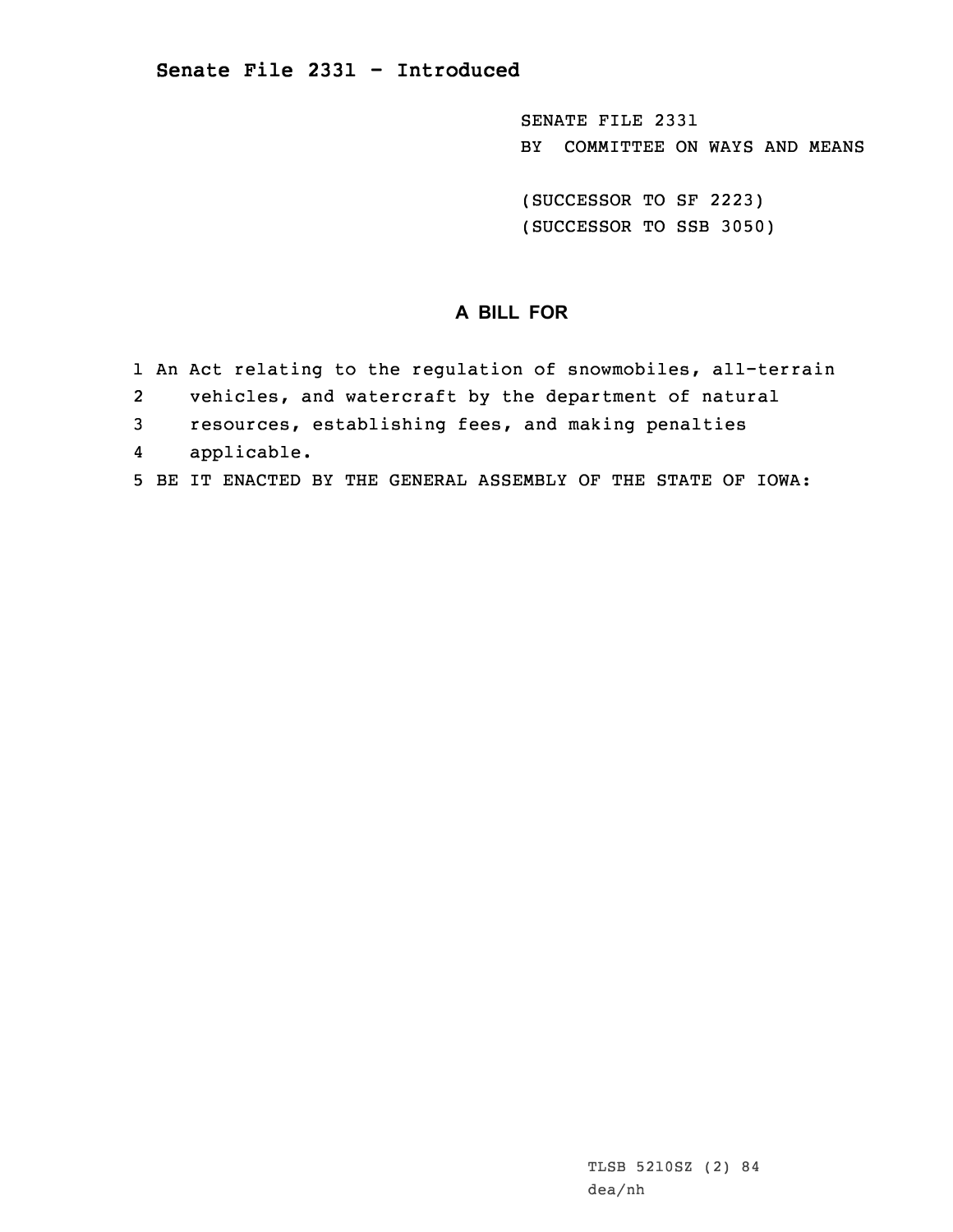1 Section 1. Section 321G.1, Code 2011, is amended by adding 2 the following new subsections:

 NEW SUBSECTION. 5A. *"Designated snowmobile trail"* means <sup>a</sup> snowmobile riding trail on any public land, private land, or public ice that has been designated by the department, <sup>a</sup> political subdivision, or <sup>a</sup> controlling authority for snowmobile use.

<sup>8</sup> NEW SUBSECTION. 5B. *"Direct supervision"* means to provide 9 supervision of another person while maintaining visual and 10 verbal contact at all times.

11 NEW SUBSECTION. 11A. *"Nonresident"* means <sup>a</sup> person who is 12 not <sup>a</sup> resident of this state.

 NEW SUBSECTION. 15A. *"Public ice"* means any frozen, navigable waters within the territorial limits of this state and the frozen marginal river areas adjacent to this state, other than farm ponds, that are under the jurisdiction of the commission.

 NEW SUBSECTION. 16A. *"Public water"* means any navigable waters within the territorial limits of this state and the marginal river areas adjacent to this state, other than farm ponds, that are under the jurisdiction of the commission.

22 NEW SUBSECTION. 17A. *"Resident"* means as defined in section 23 483A.1A.

24 Sec. 2. Section 321G.1, subsections 19 and 21, Code 2011, 25 are amended to read as follows:

 19. *"Safety "Education certificate"* means <sup>a</sup> snowmobile 27 safety education certificate, approved by the commission, which is issued to <sup>a</sup> qualified applicant who is twelve years of age or older.

 21. *"Special event"* means an organized race, exhibition, or demonstration of limited duration which is conducted on public 32 land, or public ice, or a designated snowmobile trail under the jurisdiction of the commission according to <sup>a</sup> prearranged schedule and in which general public interest is manifested. Sec. 3. Section 321G.1, Code 2011, is amended by adding the

-1-

LSB 5210SZ (2) 84  $dea/nh$  1/37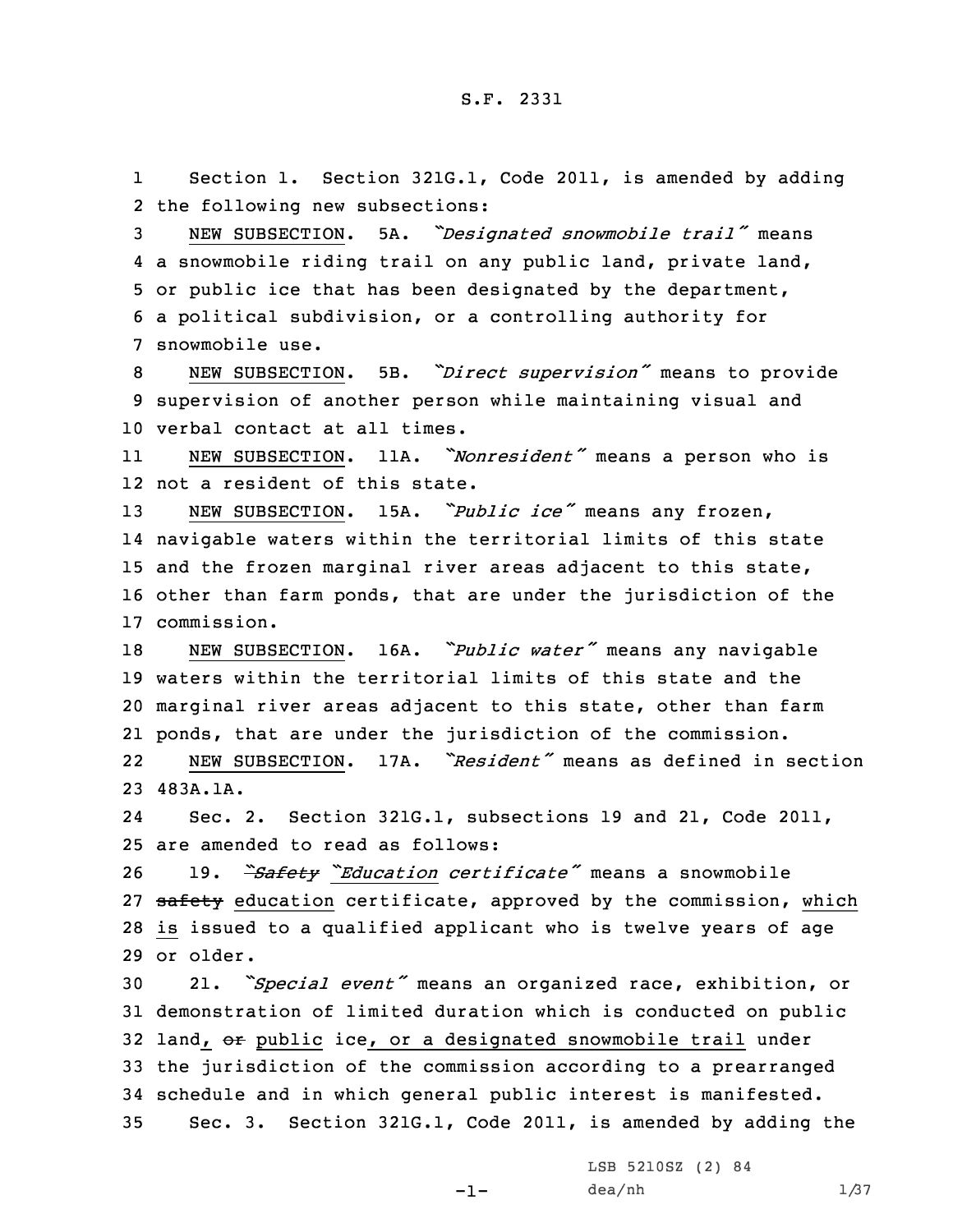1 following new subsection:

2 NEW SUBSECTION. 23. *"Water skipping"* means the operation 3 of <sup>a</sup> snowmobile on the surface of water by utilizing the skis, 4 track, and bottom surface area of the snowmobile for flotation 5 while the snowmobile is in motion.

6 Sec. 4. Section 321G.2, subsection 1, paragraphs c, e, f, 7 and h, Code 2011, are amended to read as follows:

8 *c.* Use of snowmobiles on designated snowmobile trails and 9 public lands under the jurisdiction of the commission.

 *e.* Establishment of <sup>a</sup> program of grants, subgrants, and contracts to be administered by the department for the development, maintenance, signing, and operation of designated snowmobile trails and the operation of grooming equipment by political subdivisions and incorporated private organizations.

15 f. Issuance of safety education certificates.

16 *h.* Issuance of annual user permits for nonresidents and 17 establishment of administrative fees for issuance of the 18 permits.

19 Sec. 5. Section 321G.2, subsection 1, Code 2011, is amended 20 by adding the following new paragraph:

21 NEW PARAGRAPH. *l.* Maintenance, signing, and operation of 22 designated snowmobile trails.

23 Sec. 6. Section 321G.3, Code 2011, is amended to read as 24 follows:

25 **321G.3 Registration required —— penalties.**

26 1. Each snowmobile used on public land  $\Theta$ r, public ice, or a 27 designated snowmobile trail of this state shall be currently 28 registered. <sup>A</sup> person shall not operate, maintain, or give 29 permission for the operation or maintenance of <sup>a</sup> snowmobile 30 on public land  $e\mathbf{r}$ , public ice, or a designated snowmobile 31 trail unless the snowmobile is registered in accordance with 32 this chapter or applicable federal laws or the snowmobile 33 displays <sup>a</sup> current annual user permit decal issued for the 34 snowmobile as provided in section 321G.4A in accordance with an 35 approved numbering system of another state and the evidence of

LSB 5210SZ (2) 84

dea/nh 2/37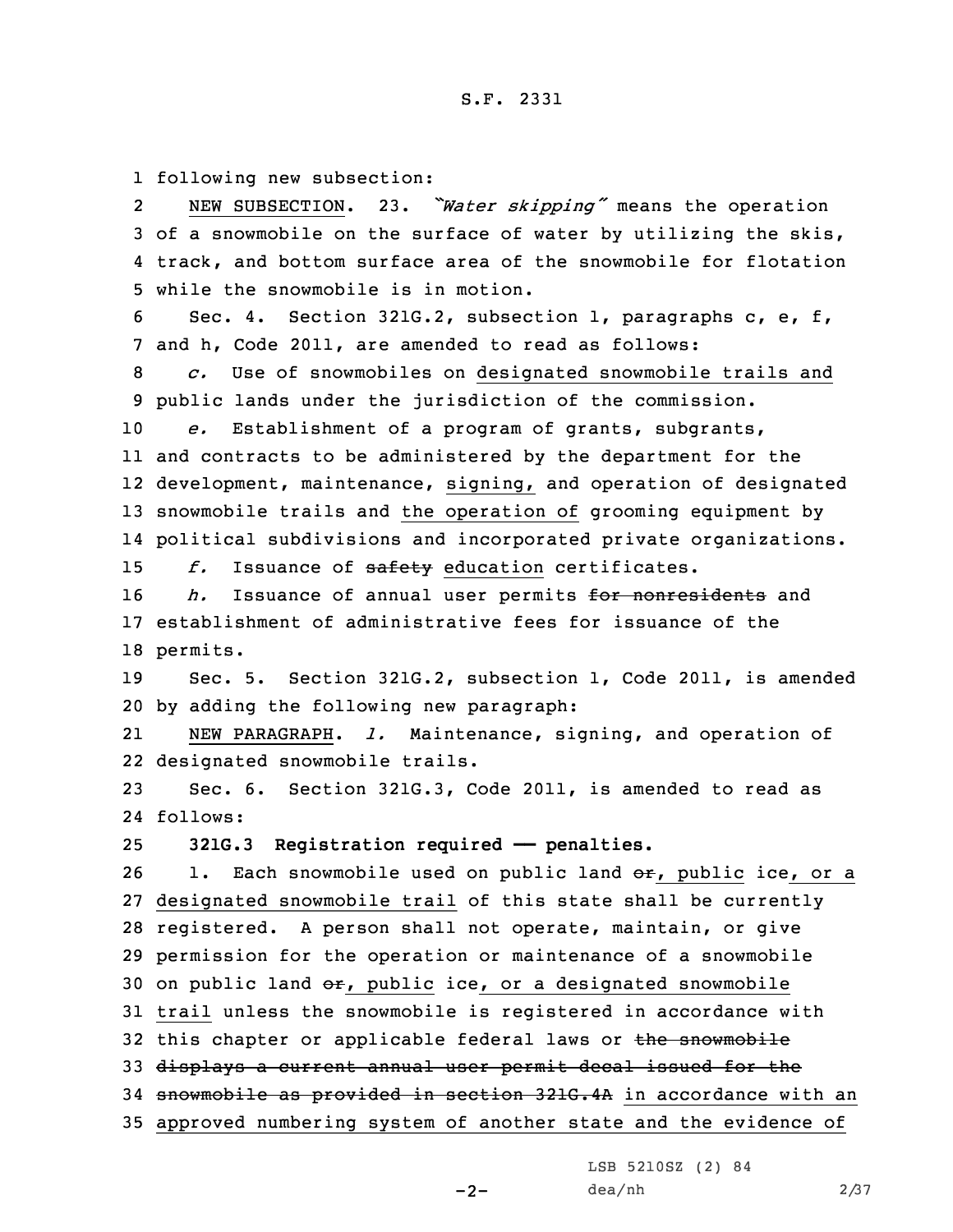registration is in full force and effect. <sup>A</sup> snowmobile must also be issued <sup>a</sup> user permit in accordance with this chapter. 3 2. A registration certificate and registration decal shall be assigned, without payment of fee, to snowmobiles owned by the state of Iowa or its political subdivisions. The registration decal shall be displayed on the snowmobile as required under section 321G.5. <sup>A</sup> registration certificate 8 shall be assigned, without payment of a registration fee, for <sup>a</sup> snowmobile which is exempt from registration but is being 10 titled, upon payment of a writing fee as provided in section 321G.27 and an administrative fee. <sup>A</sup> registration decal shall not be issued and the registration shall not expire while the 13 snowmobile is exempt. The application for registration and the registration certificate shall indicate the reason for exemption from the registration fee.

 $\frac{3}{2}$  2. A violation of subsection 1 or 2 is punishable as <sup>a</sup> scheduled violation under section 805.8B, subsection 2, paragraph *"a"*. When the scheduled fine is paid, the violator shall submit proof to the department that <sup>a</sup> valid registration 20 or and user permit has have been obtained by providing a copy 21 of the registration <del>or</del> and user permit to the department within thirty days of the date the fine is paid. <sup>A</sup> person who violates this subsection is guilty of <sup>a</sup> simple misdemeanor.

24 Sec. 7. Section 321G.4, subsection 2, Code 2011, is amended 25 to read as follows:

 2. The owner of the snowmobile shall file an application for 27 registration with the department through a the county recorder of the county of residence, or in the case of <sup>a</sup> nonresident owner, in the county of primary use, in the manner established by the commission. The application shall be completed by the owner and shall be accompanied by <sup>a</sup> fee of fifteen dollars and <sup>a</sup> writing fee as provided in section 321G.27. <sup>A</sup> snowmobile shall not be registered by the county recorder until the county recorder is presented with receipts, bills of sale, or other satisfactory evidence that the sales or use tax has

 $-3-$ 

LSB 5210SZ (2) 84 dea/nh 3/37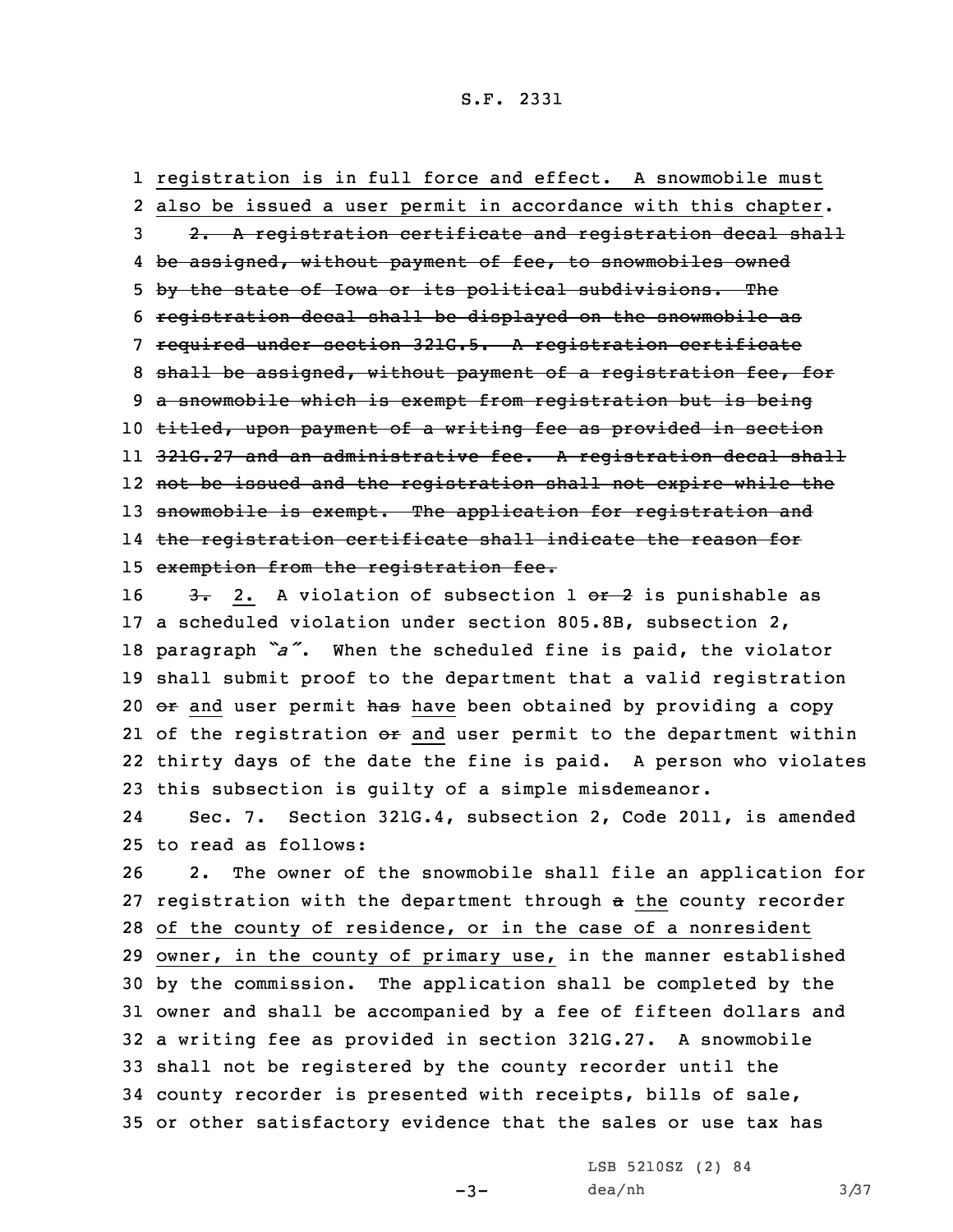been paid for the purchase of the snowmobile or that the owner is exempt from paying the tax. <sup>A</sup> snowmobile that has an expired registration certificate from another state may be registered in this state upon proper application, payment of all applicable registration and writing fees, and payment of <sup>a</sup> penalty of five dollars.

7 Sec. 8. Section 321G.4A, subsection 1, Code 2011, is amended 8 to read as follows:

9 1. A nonresident person wishing to operate a snowmobile, 10 other than a snowmobile registered pursuant to this chapter, ll snowmobile on public land, <del>or</del> public ice, or a designated 12 snowmobile trail of this state shall <del>first</del> obtain a user permit 13 from the department. A user permit shall be issued for the use 14 on only one snowmobile <del>specified at the time of application</del> 15 and is not transferable. <sup>A</sup> user permit shall be valid for the 16 calendar year or time period specified in the permit.

17 Sec. 9. Section 321G.5, Code 2011, is amended to read as 18 follows:

 **321G.5 Display of registration and user permit decals.** The owner of <sup>a</sup> snowmobile shall display the registration 21 decal <del>or nonresident</del> and user permit decal on <del>a</del> the snowmobile in the manner prescribed by the rules of the commission.

23 Sec. 10. Section 321G.6, subsection 3, Code 2011, is amended 24 to read as follows:

25 3. Duplicate registrations may be issued upon application  $t_0$  the by a county recorder and or a license agent upon the payment of <sup>a</sup> five dollar fee plus <sup>a</sup> writing fee as provided in section 321G.27.

29 Sec. 11. Section 321G.7, subsection 1, Code 2011, is amended 30 to read as follows:

 1. <sup>A</sup> county recorder or license agent shall remit to the commission the snowmobile fees collected by the recorder or license agent in the manner and time prescribed by the department.

 $-4-$ 

35 Sec. 12. Section 321G.8, unnumbered paragraph 1, Code 2011,

LSB 5210SZ (2) 84  $dea/nh$  4/37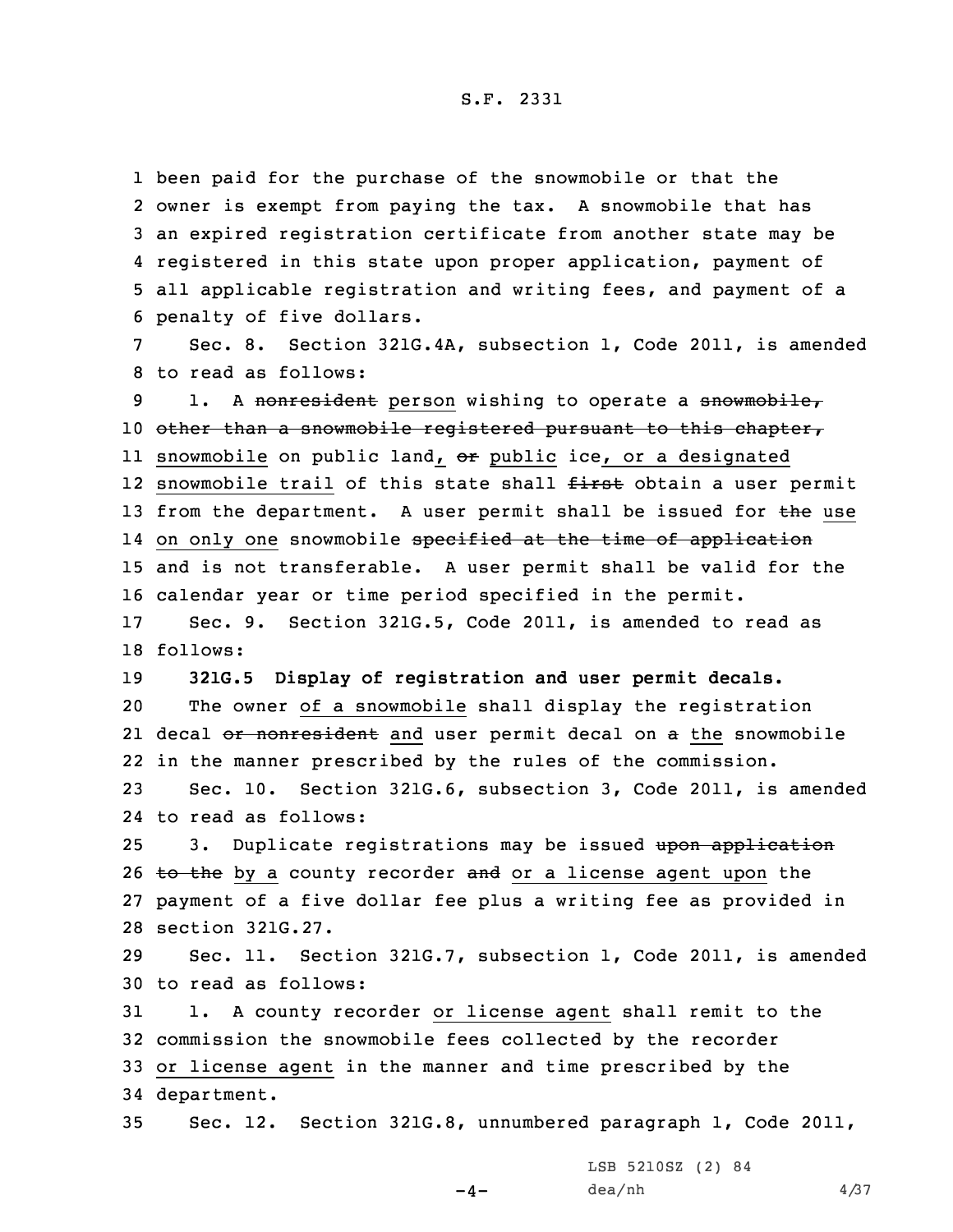is amended to read as follows: 2 Registration and user permits shall not be required for the following described snowmobiles: 4 Sec. 13. Section 321G.8, subsection 1, Code 2011, is amended to read as follows: 6 1. Snowmobiles owned and used by the United States, this 7 state, or another state, or by a political governmental 8 subdivision of another state thereof, and used for enforcement, search and rescue, or official research and studies, but not for recreational or commercial purposes. 11 Sec. 14. Section 321G.9, subsection 6, Code 2011, is amended by striking the subsection. Sec. 15. Section 321G.10, Code Supplement 2011, is amended to read as follows: **321G.10 Accident reports.** If <sup>a</sup> snowmobile is involved in an accident resulting in injury or death to anyone or property damage amounting to one thousand five hundred dollars or more, either the operator or someone acting for the operator shall immediately notify the county sheriff or another law enforcement agency in the 21 state. If the accident occurred on public land, o<del>r</del> public ice, or <sup>a</sup> designated snowmobile trail under the jurisdiction of the commission, the operator shall file with the commission <sup>a</sup> report of the accident, within seventy-two hours, containing information as the commission may require. All other accidents shall be reported as required under section 321.266. Sec. 16. Section 321G.12, Code 2011, is amended to read as 28 follows: **321G.12 Headlamp —— tail lamp Headlight —— taillight ——** 30 **brakes.** Every snowmobile shall be equipped with at least one 32 headlamp headlight and one tail lamp taillight. Every snowmobile shall be equipped with brakes. Sec. 17. Section 321G.13, subsection 1, paragraph f, Code 2011, is amended to read as follows:

LSB 5210SZ (2) 84

 $-5-$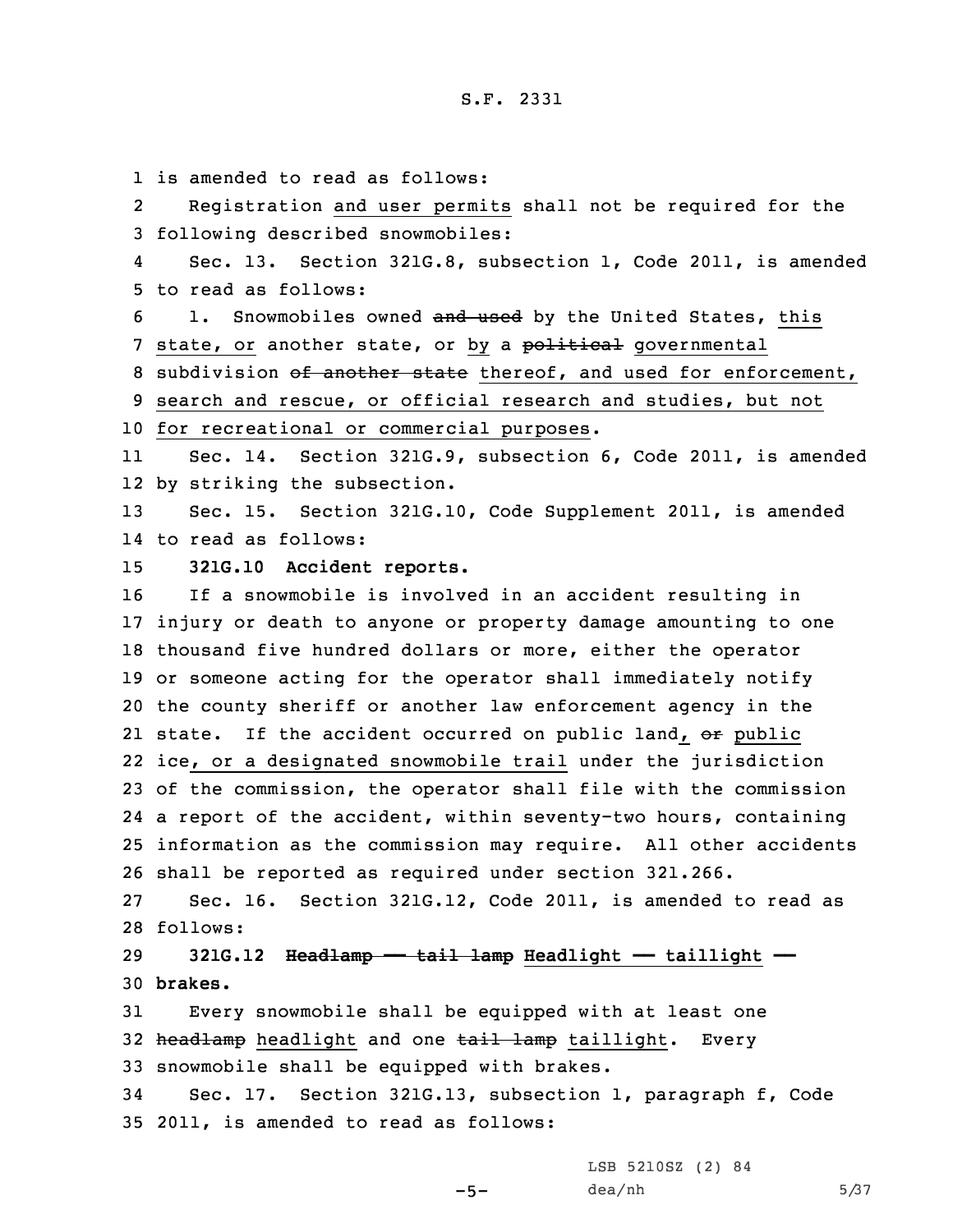1 *f.* On any public land, public ice, or snow designated snowmobile trail, in violation of official signs of the commission prohibiting such operation in the interest of safety for persons, property, or the environment. Any officer appointed by the commission may post an official sign in an emergency for the protection of persons, property, or the environment. Sec. 18. Section 321G.13, subsection 1, Code 2011, is amended by adding the following new paragraph: NEW PARAGRAPH. *i.* Upon the surface of any public water in <sup>a</sup> maneuver known as water skipping. This paragraph *"i"* does not apply to operation on rivers or streams between November 1 and 13 April 1. 14 Sec. 19. Section 321G.13, subsection 3, Code 2011, is amended to read as follows: 3. <sup>A</sup> person shall not drive or operate <sup>a</sup> snowmobile on public land or <sup>a</sup> designated snowmobile trail without <sup>a</sup> measurable snow cover. Sec. 20. Section 321G.17, Code 2011, is amended to read as 20 follows: 21 **321G.17 Violation of stop signal.** 22A person, after having who has received a visual or audible signal from <sup>a</sup> peace officer to come to <sup>a</sup> stop, shall not operate <sup>a</sup> snowmobile in willful or wanton disregard of the 25 signal, or interfere with or endanger the officer or any other 26 person or vehicle, or increase speed, or attempt to flee or elude the officer. Sec. 21. Section 321G.20, Code 2011, is amended to read as 29 follows: **321G.20 Minors under twelve Operation by minors.** 1. An owner or operator of <sup>a</sup> snowmobile shall not permit <sup>a</sup> person under twelve years of age to operate and <sup>a</sup> person 33 less than twelve years of age shall not operate $<sub>r</sub>$  a snowmobile</sub>

34 on <sup>a</sup> designated snowmobile trail, public land, or public ice 35 except when accompanied on the same snowmobile by <sup>a</sup> responsible

 $-6-$ 

LSB 5210SZ (2) 84  $dea/nh$  6/37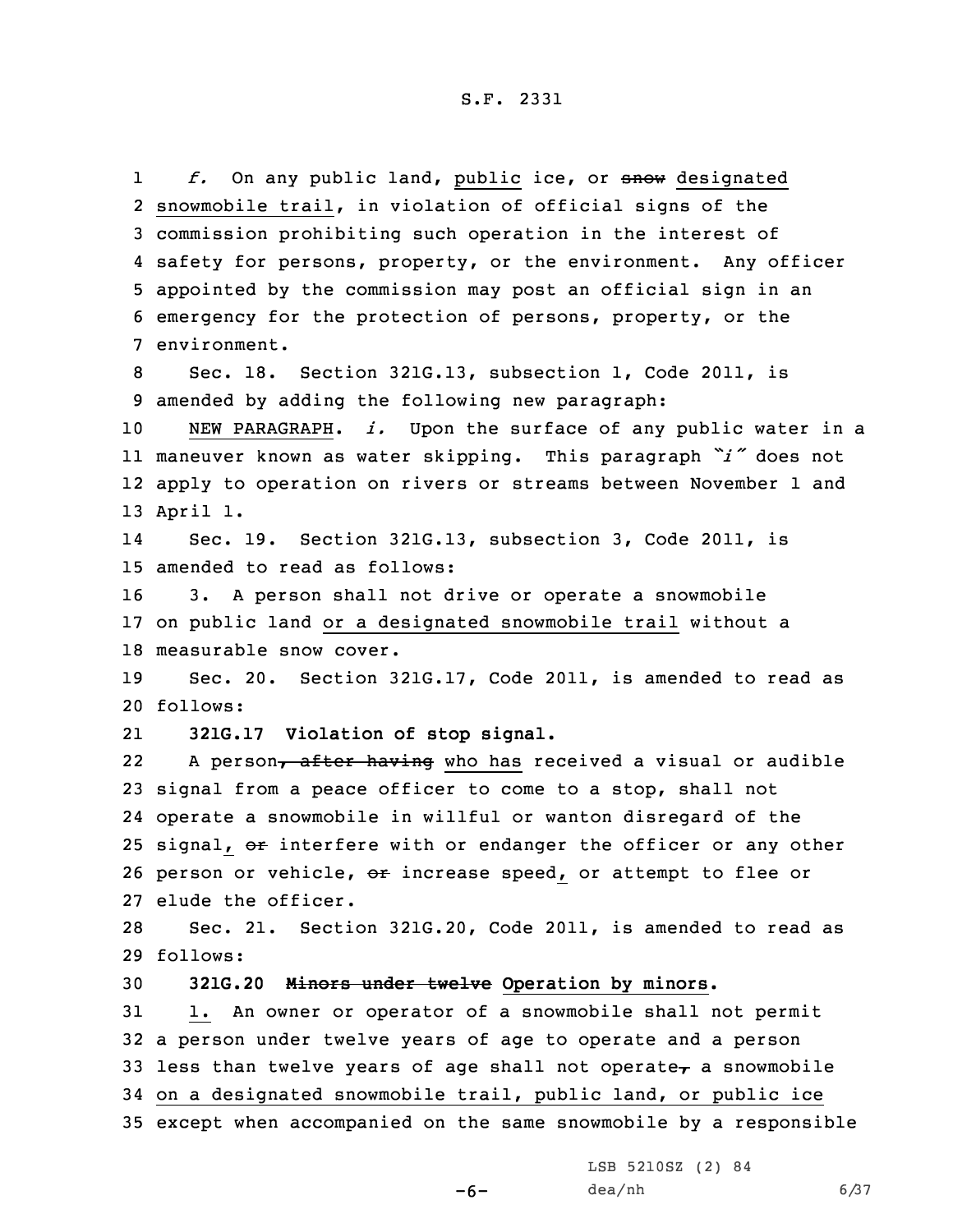person of at least eighteen years of age who is experienced in snowmobile operation and who possesses <sup>a</sup> valid driver's 3 license, as defined in section 321.1, or a safety an education certificate issued under this chapter. 2. While operating <sup>a</sup> snowmobile on <sup>a</sup> designated snowmobile trail, public land, or public ice, <sup>a</sup> person twelve through fifteen years of age and possessing <sup>a</sup> valid education certificate must be under the direct supervision of <sup>a</sup> parent, guardian, or another adult authorized by the parent or guardian, who is experienced in snowmobile operation and possesses <sup>a</sup> valid driver's license, as defined in section 321.1, or an education certificate issued under this chapter. 3. <sup>A</sup> person under eighteen years of age but over the age of fifteen shall not operate <sup>a</sup> snowmobile on or across <sup>a</sup> public highway unless the person has in the person's possession an education certificate issued to the person pursuant to this 17 chapter. Sec. 22. Section 321G.21, subsections 1 through 5, Code 2011, are amended to read as follows: 1. <sup>A</sup> manufacturer, distributor, or dealer owning <sup>a</sup> snowmobile required to be registered under this chapter may operate the snowmobile for purposes of transporting, testing, demonstrating, or selling it without the snowmobile 24 being registered, except that a special <del>identification</del> 25 number registration decal issued to the owner as provided in this chapter shall be displayed on the snowmobile in the manner prescribed by rules of the commission. The special 28 identification number registration decal shall not be used on <sup>a</sup> snowmobile offered for hire or for any work or service performed by <sup>a</sup> manufacturer, distributor, or dealer. 2. Every manufacturer, distributor, or dealer shall register with the department by making application to the commission, upon forms prescribed by the commission, for 34 a special registration certificate containing a general identification number and for one or more duplicate special

 $-7-$ 

LSB 5210SZ (2) 84  $dea/nh$  7/37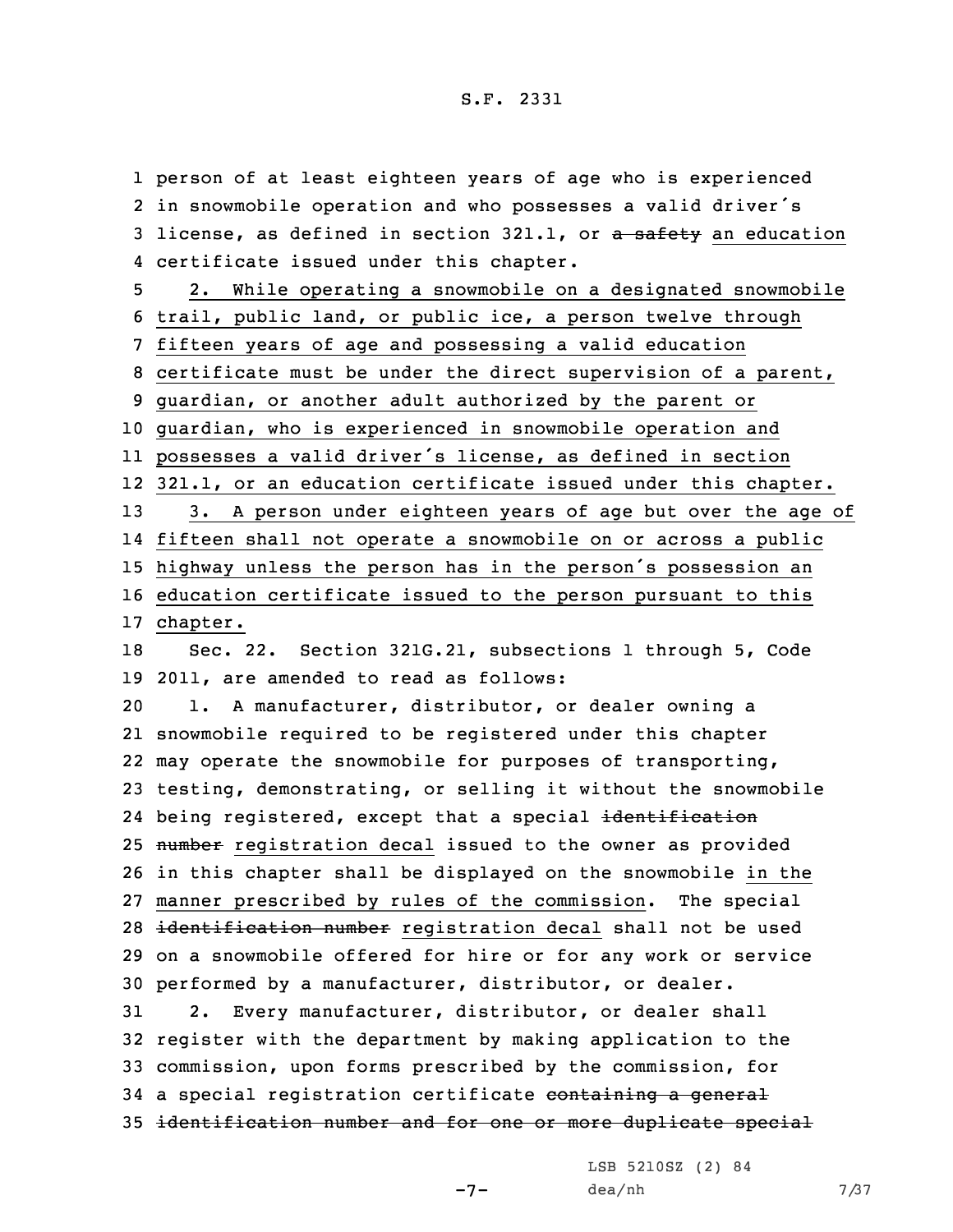1 <del>registration certificates</del> and decal. The applicant shall pay 2 a registration fee of <del>fifteen</del> forty-five dollars and submit <sup>3</sup> reasonable proof of the applicant's status as <sup>a</sup> bona fide 4 manufacturer, distributor, or dealer as may be required by the 5 commission.

6 3. The commission, upon granting an application, shall 7 issue to the applicant <sup>a</sup> special registration certificate 8 containing and decal. The special registration certificate 9 shall contain the applicant's name, and address, the and 10 general identification number; assigned to the applicant, the 11 word "manufacturer", "dealer", or "distributor" $\tau$ ; and other 12 information the commission prescribes. The manufacturer, 13 distributor, or dealer shall have the assigned number printed 14 upon or attached to <sup>a</sup> removable sign or signs which may be 15 temporarily but firmly mounted or attached to the snowmobile 16 being used. The display shall meet the requirements of this 17 chapter and the rules of the commission.

 4. The commission shall also issue duplicate special registration certificates and decals which shall have displayed thereon the general identification number assigned to the 21 applicant. <del>Each duplicate registration certificate so issued</del> shall contain <sup>a</sup> number or symbol identifying it from every other duplicate special registration certificate bearing the 24 <del>same general identification number.</del> A county recorder may issue duplicate special registration certificates and decals electronically pursuant to rules adopted by the commission. The fee for each additional duplicate special registration 28 certificate and decal shall be  $two$  five dollars, plus a writing 29 fee.

30 5. Each special registration certificate issued hereunder 31 under this section shall be for <sup>a</sup> period of three years and 32 shall expire on December 31 of each the renewal year $<sub>r</sub>$  and</sub> 33 a. A new special registration certificate for the ensuing 34 twelve months three-year renewal period may be obtained upon 35 application to the commission and payment of the fee provided

 $-8-$ 

LSB 5210SZ (2) 84  $dea/nh$  8/37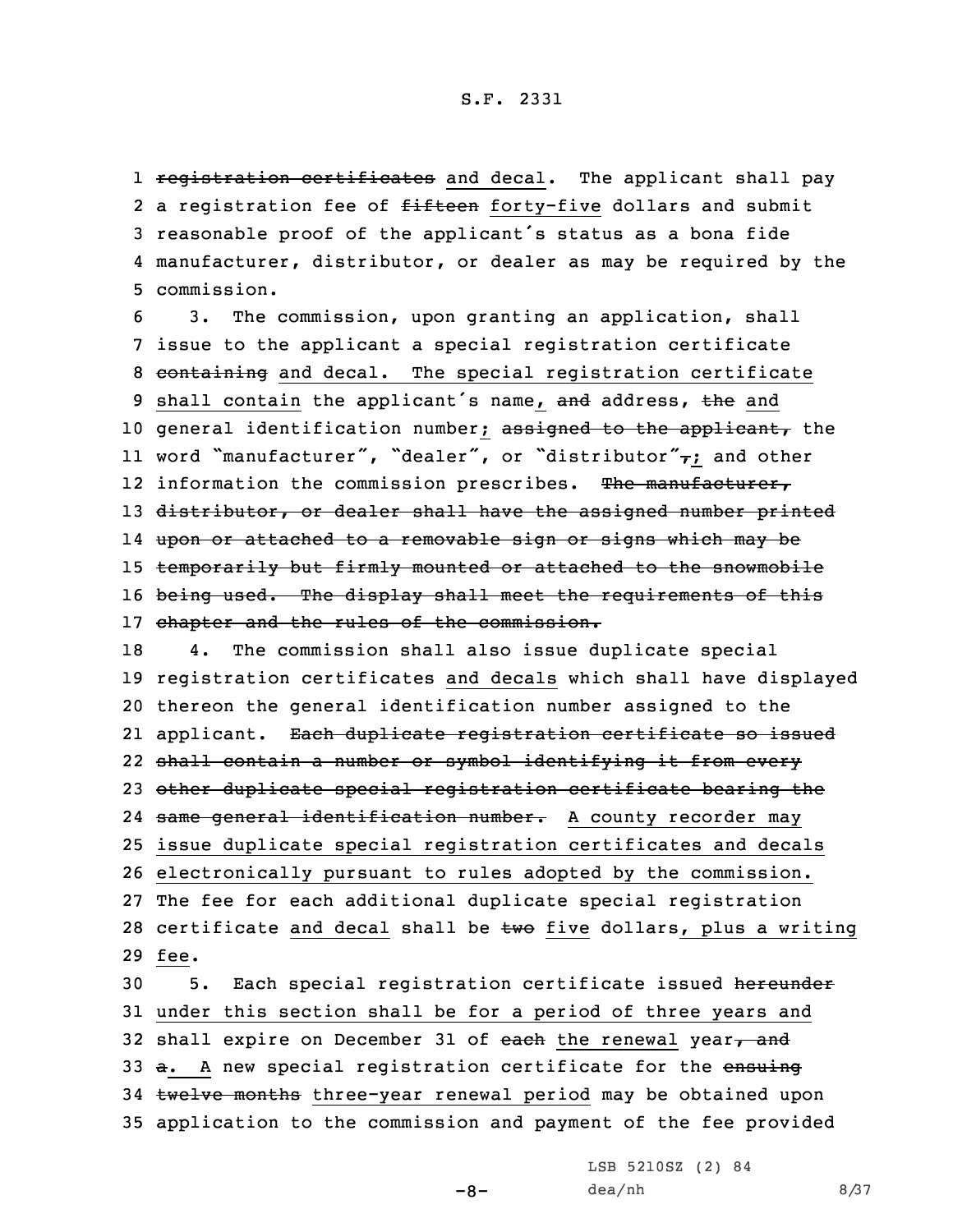1 by law. <sup>A</sup> county recorder may issue special registration

2 certificate renewals electronically pursuant to rules adopted

3 by the commission.

4 Sec. 23. Section 321G.23, Code 2011, is amended to read as 5 follows:

6 **321G.23 Course of instruction.**

 1. The commission shall provide, by rules adopted pursuant to section 321G.2, for the establishment of certified courses of instruction to be conducted throughout the state for the safe use and operation of snowmobiles. The curriculum shall include instruction in the lawful and safe use, operation, and equipping of snowmobiles consistent with this chapter and rules adopted by the commission and the director of transportation and other matters the commission deems pertinent for <sup>a</sup> qualified snowmobile operator. The commission may establish <sup>a</sup> fee for the course which shall not exceed the actual cost of 17 instruction minus moneys received by the department from safety education certificate fees under section 321G.24.

 2. The commission may certify any experienced, qualified operator to be an instructor of <sup>a</sup> class established under subsection 1. Each instructor shall be at least eighteen years 22 of age.

 3. Upon completion of the course of instruction, the commission shall provide for the administration of <sup>a</sup> written 25 test to any student who wishes to qualify for a safety an education certificate.

27 4. The commission shall provide safety education material 28 relating to the operation of snowmobiles for the use of 29 nonpublic or public elementary and secondary schools in this 30 state.

 5. The department may develop requirements and standards for online education offerings. Only vendors who have entered into <sup>a</sup> memorandum of understanding with the department shall be permitted to offer an online course that results in the issuance of an education certificate approved by the

 $-9-$ 

LSB 5210SZ (2) 84

 $dea/nh$  9/37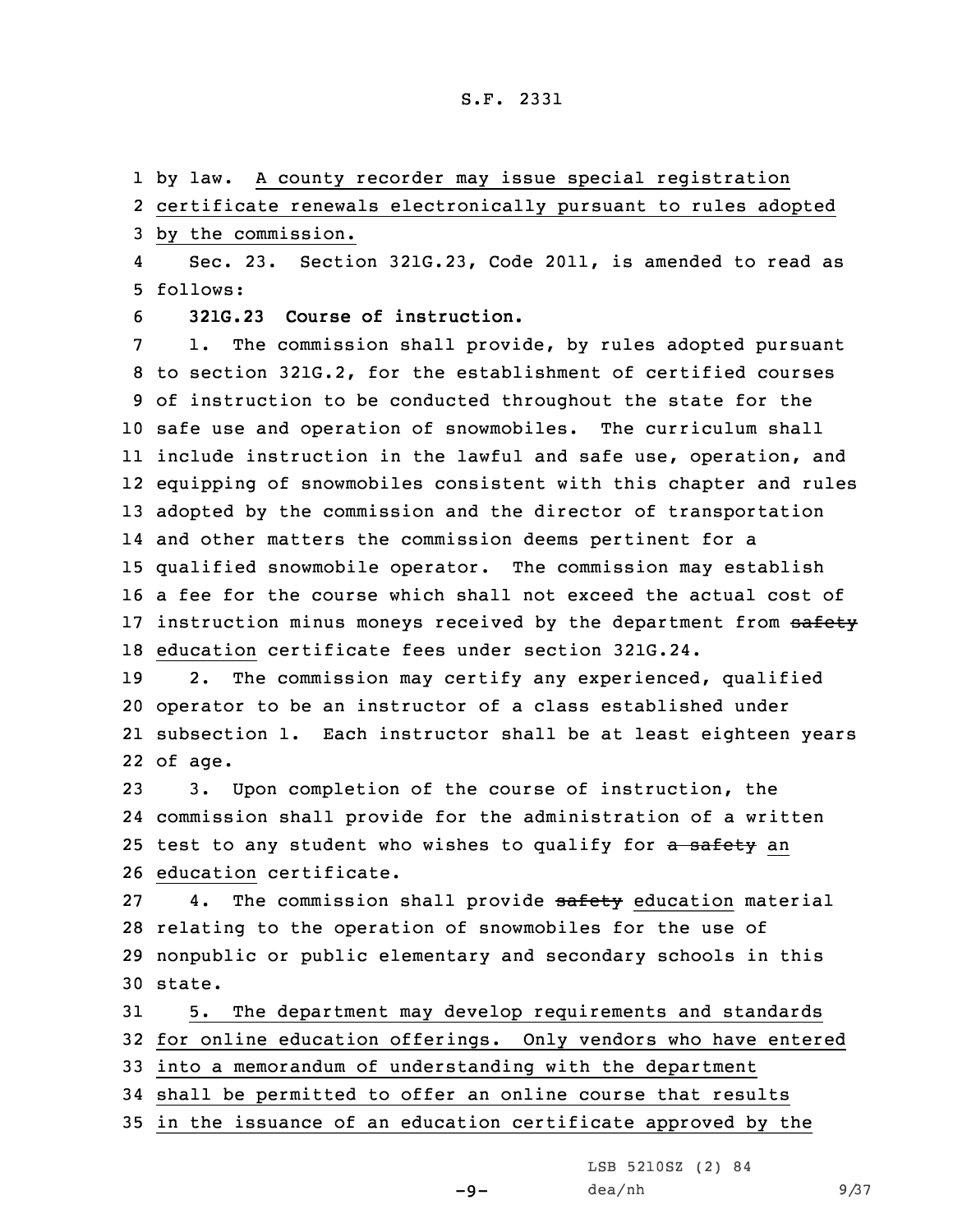1 commission. Vendors may charge for their courses and collect

 the education certificate fee required under section 321G.24, subsection 2, on behalf of the department as agreed to in the memorandum of understanding. Sec. 24. Section 321G.24, Code 2011, is amended to read as 6 follows: **321G.24 Safety Education certificate —— fee.** 1. <sup>A</sup> person under eighteen years of age shall not 9 operate a snowmobile on public land, or public ice, a designated snowmobile trail, or land purchased with snowmobile registration funds in this state without obtaining <sup>a</sup> valid 12 <del>safety</del> education certificate <del>issued</del> approved by the department and having the certificate in the person's possession, unless the person is accompanied on the same snowmobile by <sup>a</sup> responsible person of at least eighteen years of age who is experienced in snowmobile operation and possesses <sup>a</sup> valid 17 driver's license, as defined in section 321.1, or a safety an education certificate issued under this chapter. 19 2. Upon application successful completion of the course and payment of <sup>a</sup> fee of five dollars, <sup>a</sup> qualified applicant 21 shall be issued <del>a safety</del> an education certificate which is valid until the certificate is suspended or revoked by the director for <sup>a</sup> violation of <sup>a</sup> provision of this chapter or <sup>a</sup> 24 rule adopted pursuant to this chapter. The application shall 25 be made on forms issued by the commission and shall contain 26 information as the commission may reasonably require. 27 3. Any person who is required to have a safety an education certificate under this chapter and who has completed <sup>a</sup> course of instruction established under section 321G.2, subsection 1, paragraph *"j"*, including the successful passage of an examination which includes <sup>a</sup> written test relating to such course of instruction, shall be considered qualified to receive 33 a safety an education certificate. 34 4. The permit certificate fees collected under this section shall be credited to the special snowmobile fund created under

 $-10-$ 

LSB 5210SZ (2) 84 dea/nh 10/37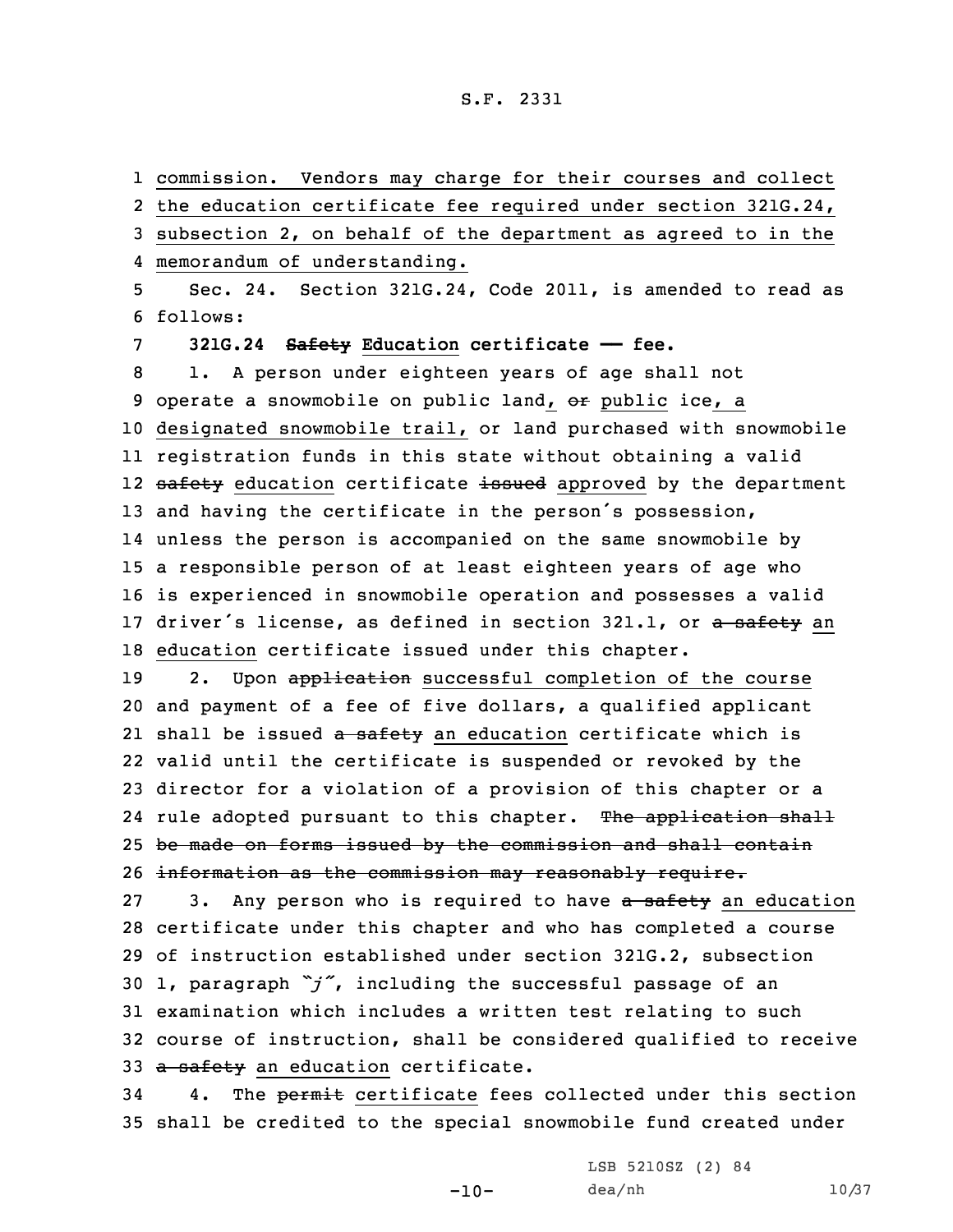1 section 321G.7 and shall be used for safety and educational 2 programs.

3 5. <sup>A</sup> valid snowmobile safety or education certificate or 4 license issued <del>to a nonresident</del> by a governmental authority 5 of another state shall be considered <sup>a</sup> valid certificate or 6 license in this state if the permit certification or license 7 licensing requirements of the governmental authority, excluding 8  $f$ ees, are substantially the same as the requirements of this 9 chapter as determined by the commission.

10 Sec. 25. Section 321G.25, Code 2011, is amended to read as 11 follows:

12**321G.25 Stopping and inspecting —— warnings.**

13 A peace officer may stop and inspect a snowmobile operated, parked, or stored on public streets, highways, public lands, 15 or frozen waters public ice, or designated snowmobile trails 16 of the state to determine if the snowmobile is registered, numbered, or equipped as required by this chapter and commission rules. The officer shall not inspect an area that is not essential to determine compliance with the requirements. If the officer determines that the snowmobile is not in compliance, the officer may issue <sup>a</sup> warning memorandum to the operator and forward <sup>a</sup> copy to the commission. The warning memorandum shall indicate the items found not in compliance and shall direct the owner or operator of the snowmobile to have the snowmobile in compliance and return <sup>a</sup> copy of the warning memorandum with the proof of compliance to the commission within fourteen days. If the proof of compliance is not provided within fourteen days, the owner or operator is in violation of this chapter.

30 Sec. 26. Section 321G.26, Code 2011, is amended to read as 31 follows:

32 **321G.26 Termination of use.**

33 <sup>A</sup> person who receives <sup>a</sup> warning memorandum for <sup>a</sup> snowmobile 34 shall stop using the snowmobile as soon as possible and shall 35 not operate it on public streets, highways, public lands, or

-11-

LSB 5210SZ (2) 84 dea/nh 11/37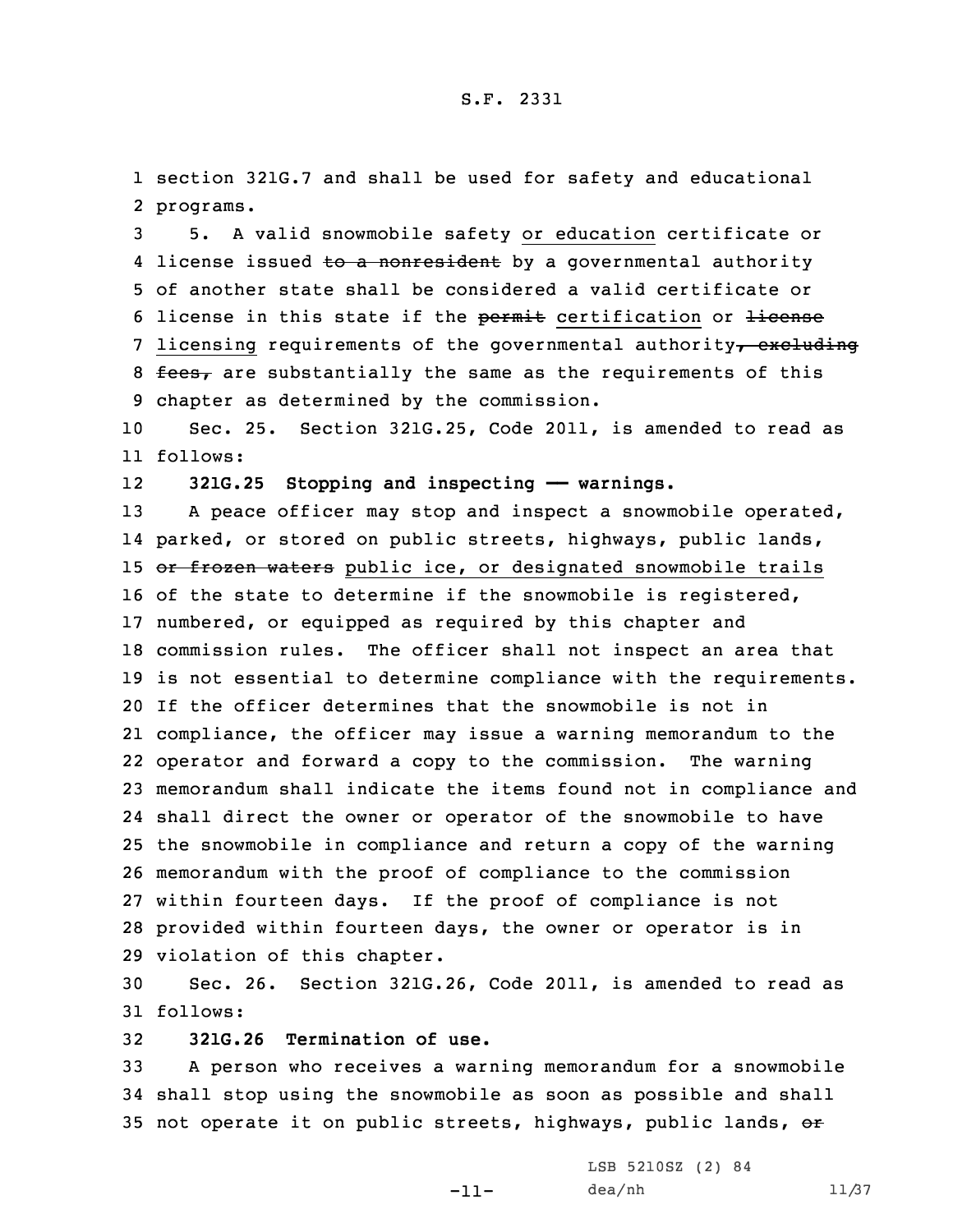1 <del>frozen waters</del> public ice, or designated snowmobile trails of 2 the state until the snowmobile is in compliance.

3 Sec. 27. Section 321G.27, subsection 1, Code 2011, is 4 amended by adding the following new paragraph:

 NEW PARAGRAPH. *0c.* The county recorder shall collect <sup>a</sup> writing fee of one dollar and twenty-five cents for each duplicate special registration certificate issued by the county recorder's office.

9 Sec. 28. Section 321G.29, subsection 8, Code Supplement 10 2011, is amended to read as follows:

11 8. Once titled, <sup>a</sup> person shall not sell or transfer ownership of <sup>a</sup> snowmobile without delivering to the purchaser or transferee <sup>a</sup> certificate of title with an assignment on it 14 showing title in the <del>purchaser or transferee</del> purchaser's or transferee's name. <sup>A</sup> person shall not purchase or otherwise acquire <sup>a</sup> snowmobile without obtaining <sup>a</sup> certificate of title for it in that person's name.

18 Sec. 29. Section 321G.31, subsection 1, Code 2011, is 19 amended to read as follows:

 1. If ownership of <sup>a</sup> snowmobile is transferred by operation of law, such as by inheritance, order in bankruptcy, insolvency, replevin, or execution sale, the transferee, within thirty days after acquiring the right to possession of the snowmobile, shall mail or deliver to the county recorder of the transferee's county of residence satisfactory proof of ownership as the county recorder requires, together with an application for <sup>a</sup> new certificate of title, and the required 28 fee.

29 Sec. 30. Section 321G.33, subsections 1 and 3, Code 2011, 30 are amended to read as follows:

 1. The department may assign <sup>a</sup> distinguishing number to <sup>a</sup> snowmobile when the serial number on the snowmobile is destroyed or obliterated and issue to the owner <sup>a</sup> special 34 plate decal bearing the distinguishing number which shall be affixed to the snowmobile in <sup>a</sup> position to be determined by

-12-

LSB 5210SZ (2) 84 dea/nh 12/37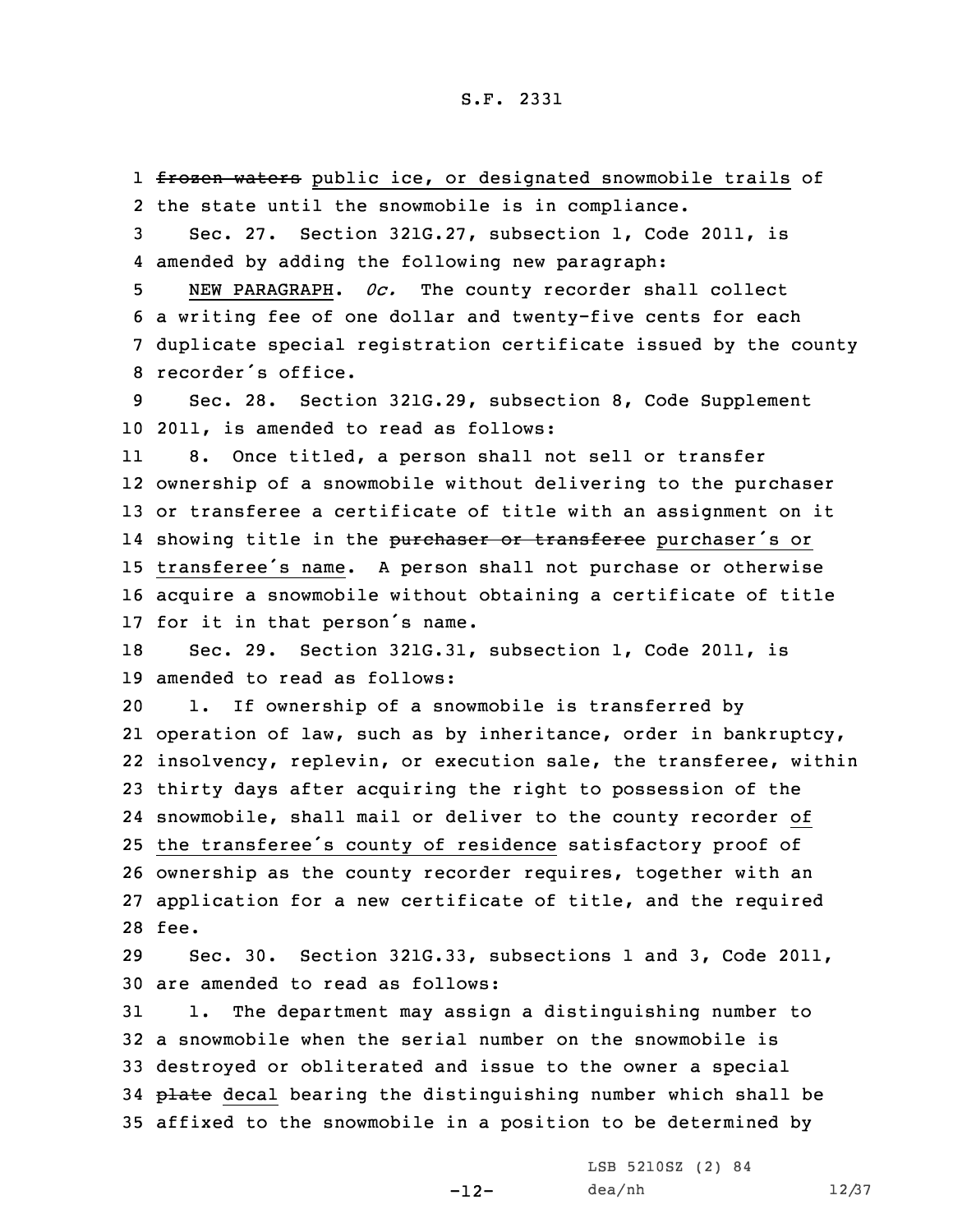the department. The snowmobile shall be registered and titled under the distinguishing number in lieu of the former serial number. Every snowmobile shall have <sup>a</sup> vehicle identification number assigned and affixed as required by the department.

 3. <sup>A</sup> person shall not destroy, remove, alter, cover, or deface the manufacturer's vehicle identification number, the plate or decal bearing it, or any vehicle identification number the department assigns to <sup>a</sup> snowmobile without the department's permission.

10 Sec. 31. Section 321I.1, subsection 1, paragraph b, Code 11 2011, is amended to read as follows:

12 *b.* Off-road motorcycles shall be considered all-terrain 13 vehicles for the purpose of registration. Off-road motorcycles 14 shall also be considered all-terrain vehicles for the purpose 15 of titling if <sup>a</sup> title has not previously been issued pursuant 16 to chapter 321. An operator of an off-road motorcycle is 17 subject to provisions governing the operation of all-terrain 18 vehicles in this chapter, but is exempt from the safety 19 education instruction and certification program requirements of 20 sections 321I.25 and 321I.26.

21 Sec. 32. Section 321I.1, subsections 6, 7, and 16, Code 22 2011, are amended to read as follows:

 6. *"Designated riding area"* means an all-terrain vehicle riding area on any public land or public ice under the jurisdiction of the department that has been designated by the department for all-terrain vehicle use.

 7. *"Designated riding trail"* means an all-terrain vehicle riding trail on any public land, private land, or public 29 ice under the jurisdiction of the department that has been designated by the department, <sup>a</sup> political subdivision, or <sup>a</sup> controlling authority for all-terrain vehicle use.

<sup>32</sup> 16. *a. "Off-road utility vehicle"* means <sup>a</sup> motorized 33 flotation-tire vehicle with not less than four and not more 34 than eight low-pressure nonhighway tires or rubberized tracks 35 that is limited in engine displacement to less than one

-13-

LSB 5210SZ (2) 84 dea/nh 13/37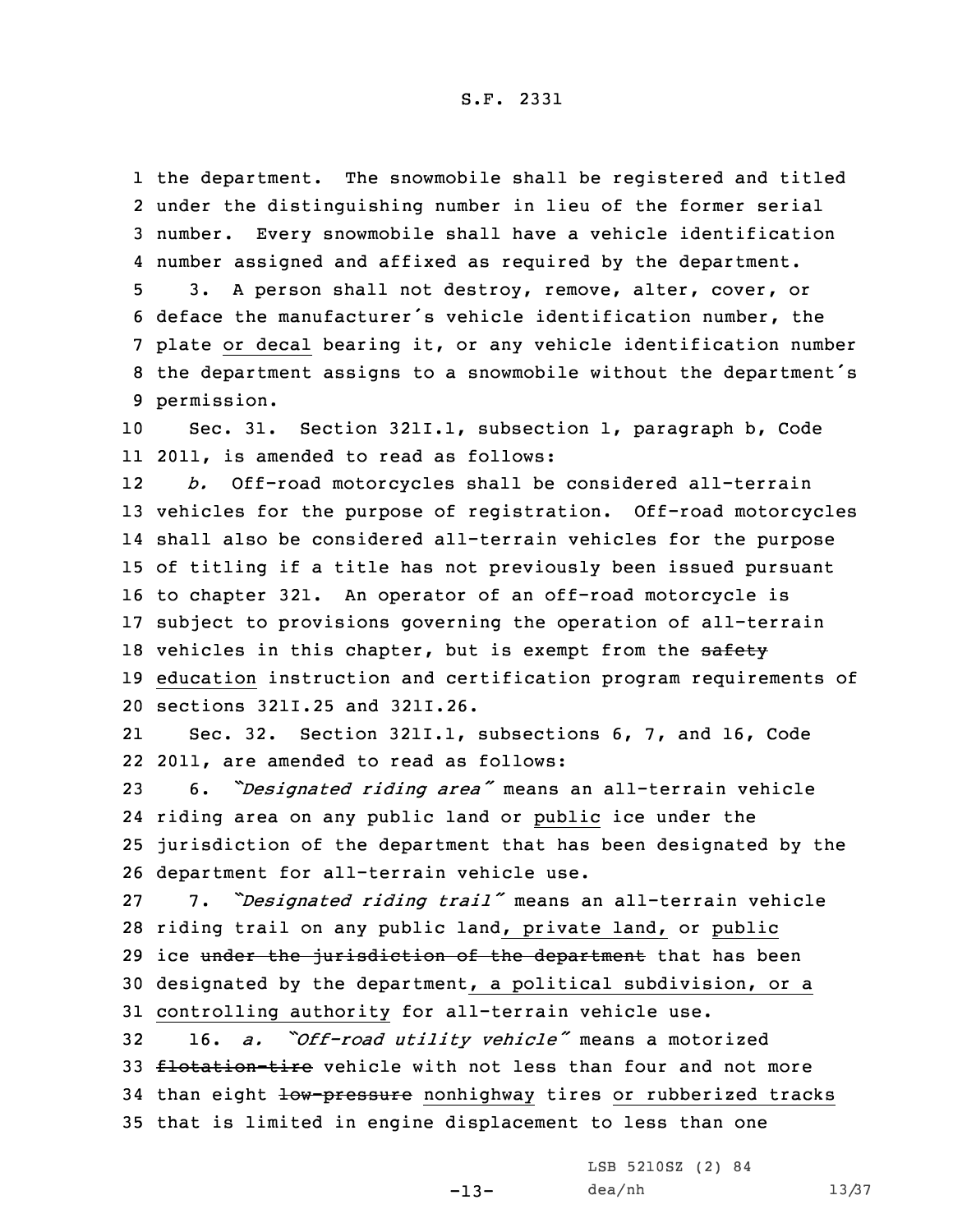thousand five hundred cubic centimeters and in total dry weight 2 to not more than <del>one</del> two thousand e<del>ight hundred</del> pounds and that has <sup>a</sup> seat that is of bucket or bench design, not intended to be straddled by the operator, and <sup>a</sup> steering wheel or control levers for control.

 *b.* An owner of an off-road utility vehicle may register or title an off-road utility vehicle in order to legally 8 operate the off-road vehicle on public ice, a designated 9 riding area, or a designated riding trail. The operator of an off-road utility vehicle is subject to provisions governing ll the operation of all-terrain vehicles in section 321.234A, <del>and</del> this chapter, and administrative rules, but is exempt from 13 the safety education instruction and certification program requirements of sections 321I.25 and 321I.26. An operator of an off-road utility vehicle shall not operate the vehicle on <sup>a</sup> designated riding area or designated riding trail unless the department has posted signage indicating the riding area or trail is open to the operation of off-road utility vehicles. 19 Off-road utility vehicles are exempt from subject to the dealer registration and titling requirements of this chapter. <sup>A</sup> motorized vehicle that was previously titled or is currently titled under chapter 321 shall not be registered or operated as an off-road utility vehicle.

24 Sec. 33. Section 321I.1, Code 2011, is amended by adding the 25 following new subsection:

 NEW SUBSECTION. 20A. *"Public ice"* means any frozen, navigable waters within the territorial limits of this state and the frozen marginal river areas adjacent to this state, other than farm ponds, that are under the jurisdiction of the commission.

31 Sec. 34. Section 321I.1, subsections 23, 25, and 27, Code 32 2011, are amended to read as follows:

<sup>33</sup> 23. *"Resident"* means <sup>a</sup> person who meets the requirements 34 for residency described in section 321.1A as defined in section 35 483A.1A.

> LSB 5210SZ (2) 84 dea/nh 14/37

 $-14-$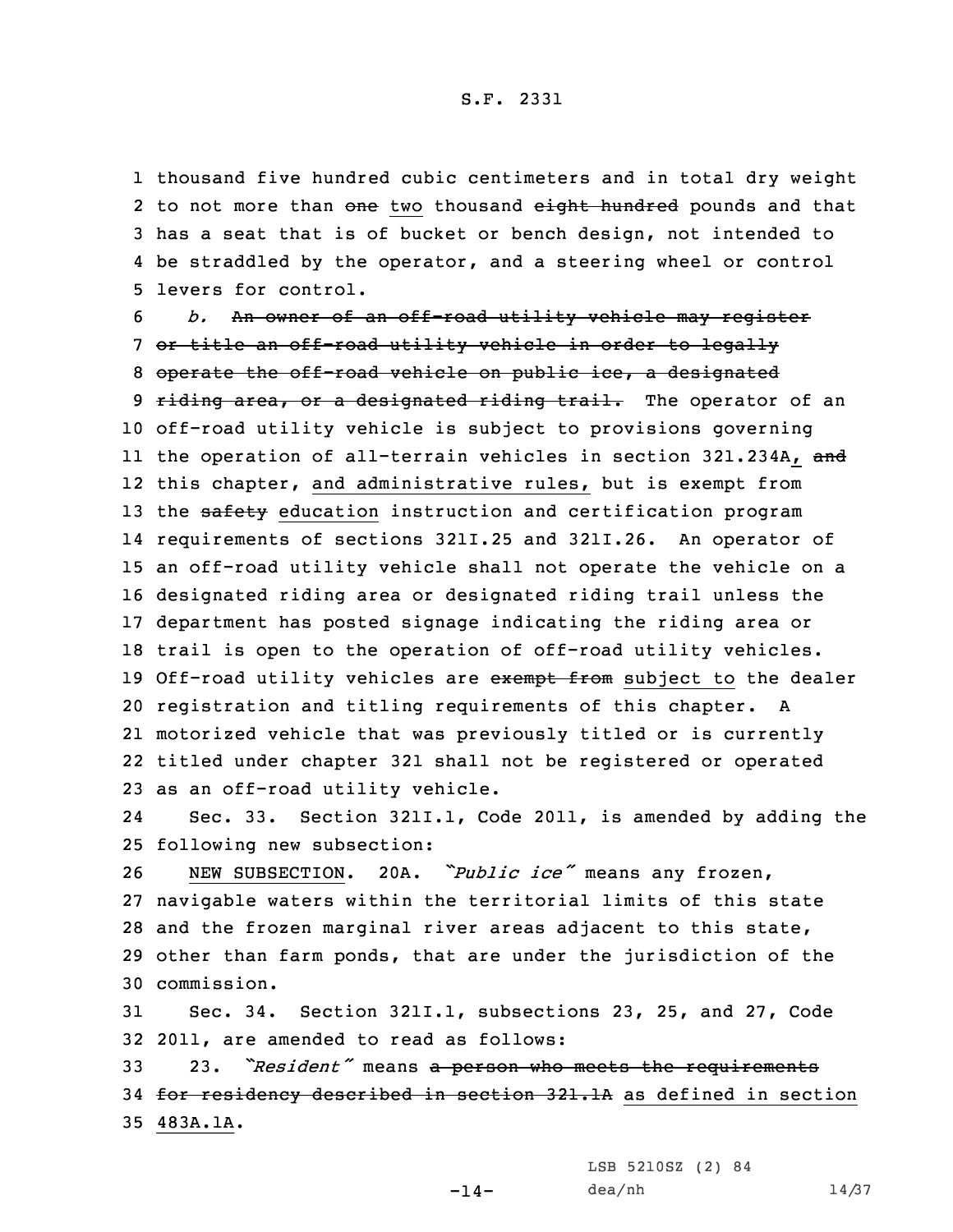1 25. *"Safety Education certificate"* means an all-terrain 2 vehicle <del>safety</del> education certificate, approved by the 3 commission, which is issued to <sup>a</sup> qualified applicant who is 4 twelve years of age or older.

 27. *"Special event"* means an organized race, exhibition, or demonstration of limited duration which is conducted on 7 public land, or public ice, or a designated riding trail under the jurisdiction of the commission according to <sup>a</sup> prearranged schedule and in which general public interest is manifested. Sec. 35. Section 321I.2, subsection 1, paragraph f, Code

11 2011, is amended to read as follows:

12*f.* Issuance of safety education certificates.

13 Sec. 36. Section 321I.3, Code 2011, is amended to read as 14 follows:

15 **321I.3 Registration required —— penalties.**

16 1. Each all-terrain vehicle used on public land, or public ice, or <sup>a</sup> designated riding trail of this state shall be currently registered. <sup>A</sup> person shall not operate, maintain, or give permission for the operation or maintenance of an 20 all-terrain vehicle on public land, or public ice, or a designated riding trail unless the all-terrain vehicle is registered in accordance with this chapter or applicable 23 federal laws or the all-terrain vehicle displays a current annual user permit decal issued for the all-terrain vehicle 25 as provided in section 321I.5 in accordance with an approved numbering system of another state and the evidence of registration is in full force and effect. An all-terrain vehicle registered in another state must also be issued <sup>a</sup> user permit in this state in accordance with this chapter. 2. <sup>A</sup> registration certificate and registration decal 31 shall be assigned, without payment of fee, to all-terrain vehicles owned by the state of Iowa or its political subdivisions. The registration decal shall be displayed on the all-terrain vehicle as required under section 321I.6. <sup>A</sup> registration certificate shall be assigned, without payment

LSB 5210SZ (2) 84

 $-15-$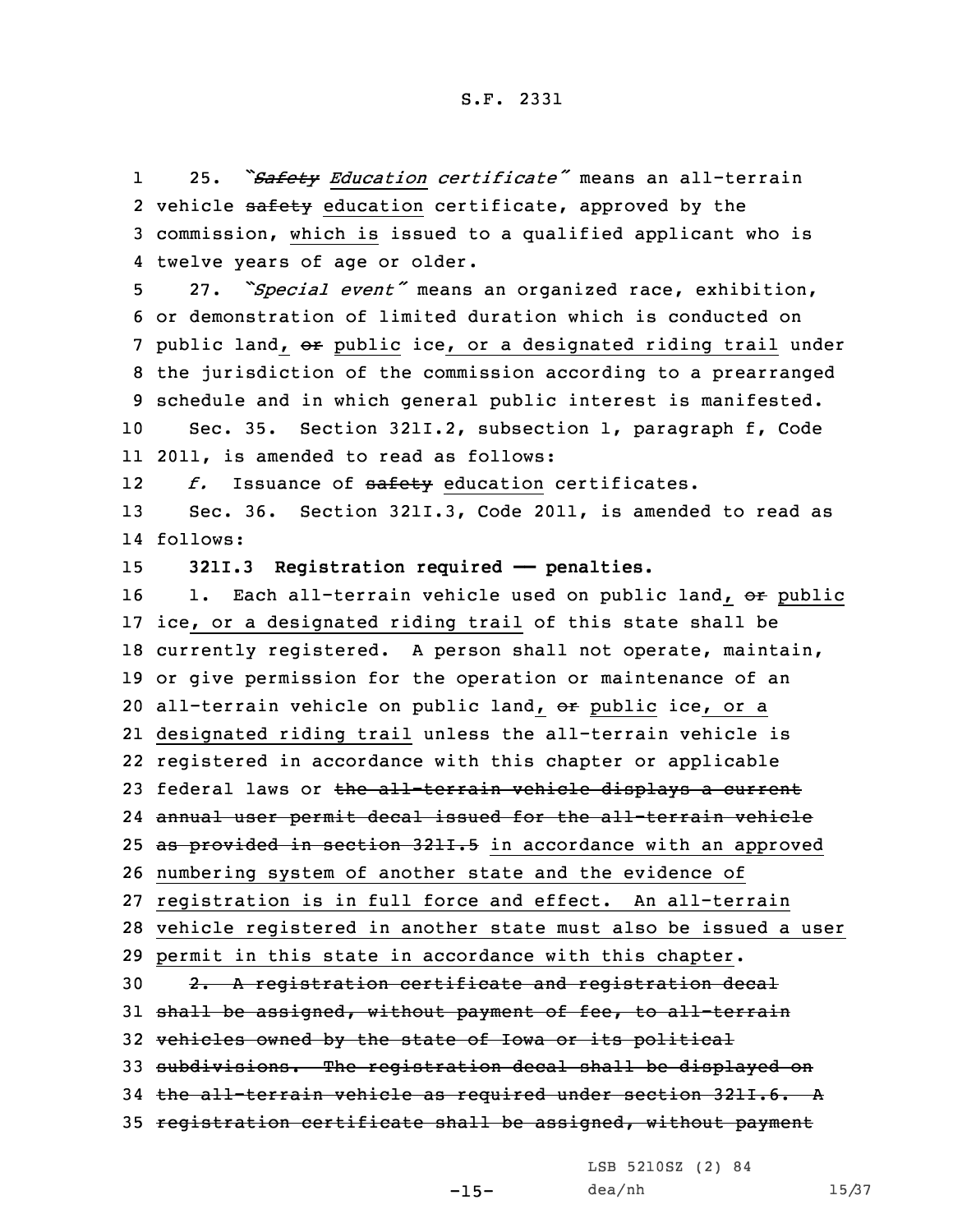of <sup>a</sup> registration fee, for an all-terrain vehicle which is exempt from registration but is being titled, upon payment of <sup>a</sup> writing fee as provided in section 321I.29 and an administrative fee. <sup>A</sup> registration decal shall not be issued and the registration shall not expire while the all-terrain vehicle is exempt. The application for registration and the registration certificate shall indicate the reason for exemption from the registration fee.

 $3.2.$  A violation of subsection 1 or 2 is punishable as <sup>a</sup> scheduled violation under section 805.8B, subsection 2A, paragraph *"a"*. When the scheduled fine is paid, the violator shall submit proof to the department that <sup>a</sup> valid registration or user permit has been obtained by providing <sup>a</sup> copy of the registration or user permit to the department within thirty days of the date the fine is paid. <sup>A</sup> person who violates this subsection is guilty of <sup>a</sup> simple misdemeanor.

17 Sec. 37. Section 321I.4, subsection 2, Code 2011, is amended 18 to read as follows:

 2. The owner of the all-terrain vehicle shall file an application for registration with the department through <sup>a</sup> the county recorder of the county of residence, or in the case of <sup>a</sup> nonresident owner, in the county of primary use, in the manner established by the commission. The application shall be completed by the owner and shall be accompanied by <sup>a</sup> fee of fifteen dollars and <sup>a</sup> writing fee as provided in section 321I.29. An all-terrain vehicle shall not be registered by the county recorder until the county recorder is presented with receipts, bills of sale, or other satisfactory evidence that the sales or use tax has been paid for the purchase of the all-terrain vehicle or that the owner is exempt from paying the tax. An all-terrain vehicle that has an expired registration certificate from another state may be registered in this state upon proper application, payment of all applicable registration and writing fees, and payment of <sup>a</sup> penalty of five dollars. Sec. 38. Section 321I.5, subsection 1, Code 2011, is amended

 $-16-$ 

LSB 5210SZ (2) 84 dea/nh 16/37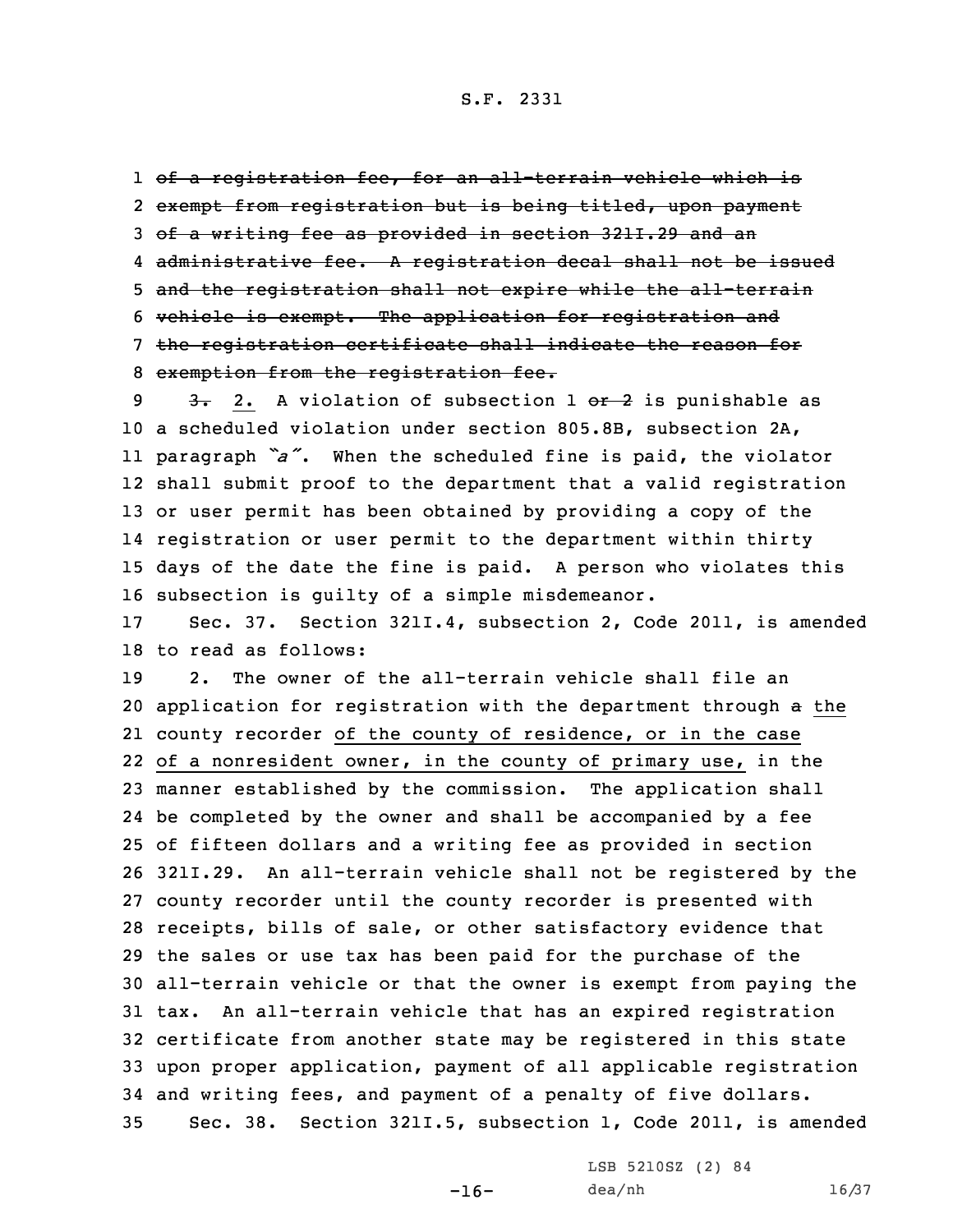1 to read as follows:

2 1. <sup>A</sup> nonresident wishing to operate an all-terrain vehicle, 3 other than an all-terrain vehicle owned by a resident and 4 registered pursuant to this chapter, on public land, <del>or</del> public 5 ice, or a designated riding trail of this state shall first 6 obtain <sup>a</sup> user permit from the department. <sup>A</sup> user permit shall 7 be issued for the use on only one all-terrain vehicle specified 8 at the time of application and is not transferable. A user 9 permit shall be valid for the calendar year or time period 10 specified in the permit.

11 Sec. 39. Section 321I.7, subsections 3 and 4, Code 2011, are 12 amended to read as follows:

13 3. Duplicate registrations may be issued upon application 14 <del>to the</del> by a county recorder or a license agent and the payment 15 of <sup>a</sup> five dollar fee plus <sup>a</sup> writing fee as provided in section 16 321I.29.

 4. <sup>A</sup> motorcycle, as defined in section 321.1, subsection 40, paragraph *"a"*, may be registered as an all-terrain vehicle as provided in this section. <sup>A</sup> motorcycle registered as an all-terrain vehicle may participate in all programs established for all-terrain vehicles under this chapter except for the 22 safety education instruction and certification program.

23 Sec. 40. Section 321I.8, Code 2011, is amended to read as 24 follows:

25 **321I.8 Fees remitted to commission —— appropriation.**

 1. <sup>A</sup> county recorder or license agent shall remit to the commission the all-terrain vehicle fees collected by the recorder or license agent in the manner and time prescribed by the department.

 2. The department shall remit the fees, including user fees collected pursuant to section 321I.5, to the treasurer of state, who shall place the money in <sup>a</sup> special all-terrain vehicle fund. The money is appropriated to the department for the all-terrain vehicle programs of the state. The programs shall include grants, subgrants, contracts, or cost-sharing

-17-

LSB 5210SZ (2) 84 dea/nh 17/37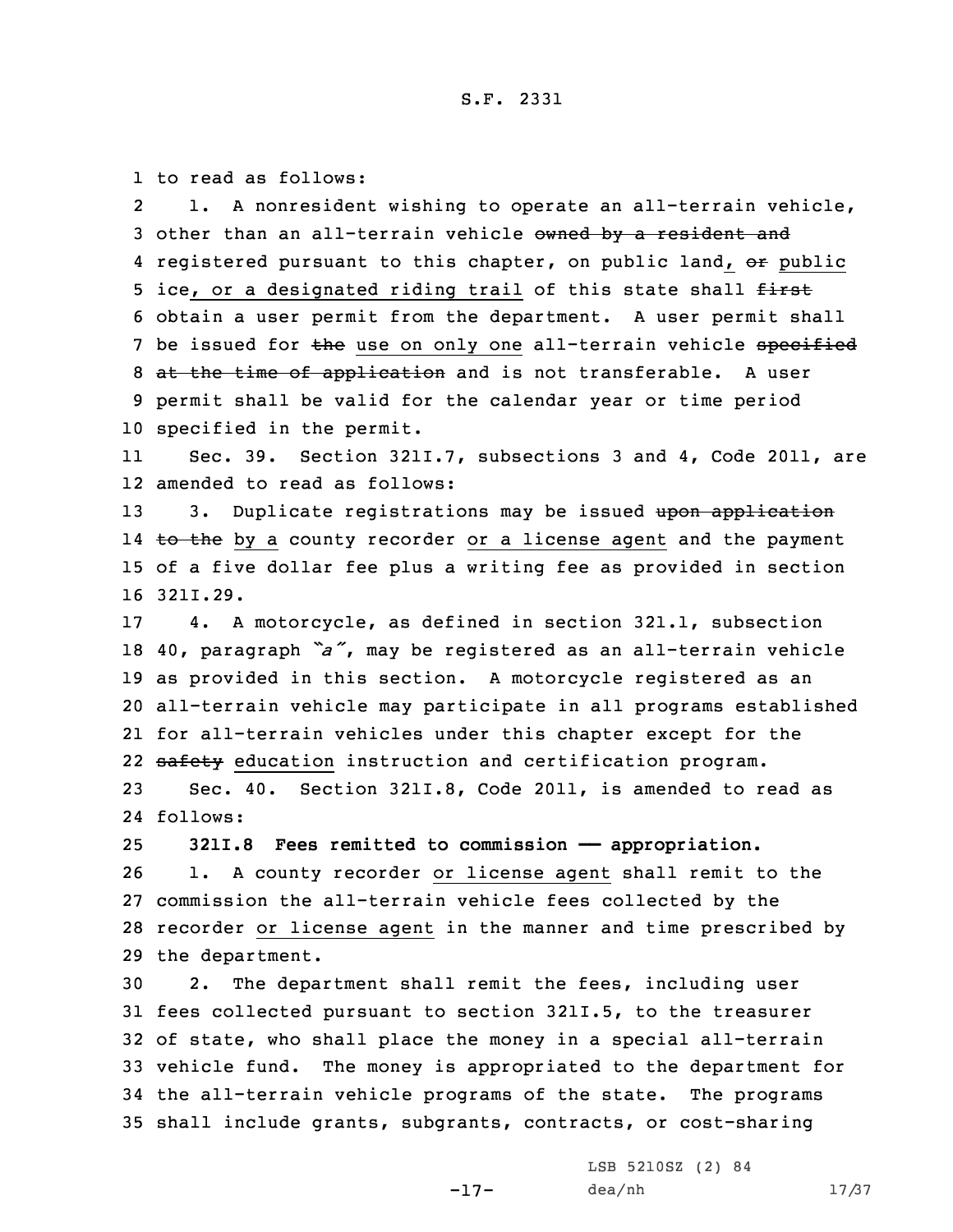of all-terrain vehicle programs with political subdivisions or incorporated private organizations or both in accordance with rules adopted by the commission. All-terrain vehicle fees may be used for the establishment, maintenance, and operation of all-terrain vehicle recreational riding areas through the awarding of grants administered by the department. All-terrain vehicle recreational riding areas established, maintained, or operated by the use of such grants shall not be operated for profit. All programs using cost-sharing, grants, subgrants, or 10 contracts shall establish and implement a safety an education instruction program either singly or in cooperation with other all-terrain vehicle programs. All-terrain vehicle fees may be used to support all-terrain vehicle programs on <sup>a</sup> usage basis. At least fifty percent of the special fund shall be available for political subdivisions or incorporated private organizations or both. Moneys from the special fund not used by the political subdivisions or incorporated private organizations or both shall remain in the fund and may be used by the department for the administration of the all-terrain vehicle programs. Notwithstanding section 8.33, moneys in the special fund shall not revert to the general fund of the state at the end of <sup>a</sup> fiscal year. Notwithstanding section 12C.7, subsection 2, interest or earnings on moneys in the special fund shall remain in the fund. Sec. 41. Section 321I.9, subsection 1, Code 2011, is amended to read as follows: 27 1. All-terrain vehicles owned and used by the United States, 28 this state, or another state, or by a political governmental 29 subdivision of another state thereof, and used for enforcement, search and rescue, or official research and studies, but not for recreational or commercial purposes. Sec. 42. Section 321I.11, Code Supplement 2011, is amended

33 to read as follows:

34 **321I.11 Accident reports.**

35 If an all-terrain vehicle is involved in an accident

-18-

LSB 5210SZ (2) 84 dea/nh 18/37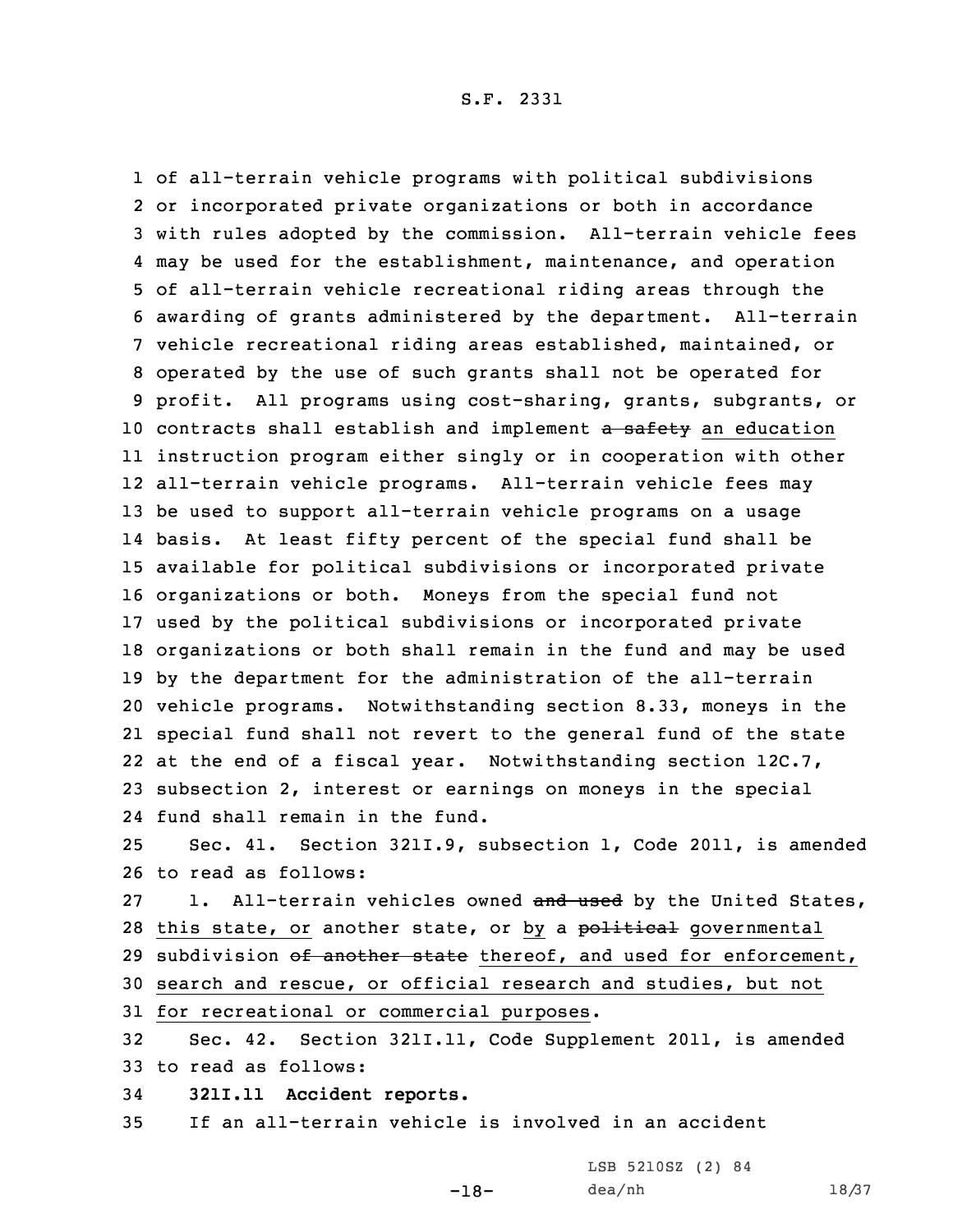resulting in injury or death to anyone or property damage amounting to one thousand five hundred dollars or more, either the operator or someone acting for the operator shall immediately notify the county sheriff or another law enforcement agency in the state. If the accident occurred 6 on public land, or public ice, or a designated riding trail under the jurisdiction of the commission, the operator shall file with the commission <sup>a</sup> report of the accident, within seventy-two hours, containing information as the commission may require. All other accidents shall be reported as required under section 321.266.

12 Sec. 43. Section 321I.13, Code 2011, is amended to read as 13 follows:

14 **321I.13 Headlamp —— tail lamp Headlight —— taillight ——** 15 **brakes.**

16 Every all-terrain vehicle operated during the hours of 17 darkness shall display a lighted headlamp headlight and tail 18 lamp taillight. Every all-terrain vehicle shall be equipped 19 with brakes.

20 Sec. 44. Section 321I.14, subsection 1, paragraph f, Code 21 2011, is amended to read as follows:

22 *f.* On any public land, public ice, or snow designated riding trail, in violation of official signs of the commission prohibiting such operation in the interest of safety for persons, property, or the environment. Any officer appointed by the commission may post an official sign in an emergency for the protection of persons, property, or the environment. Sec. 45. Section 321I.17, Code 2011, is amended to read as

29 follows:

# 30 **321I.17 Special events.**

 The department may authorize the holding of organized special events as defined in this chapter within this state. The department shall adopt rules relating to the conduct of special events held under department permits and designating the equipment and facilities necessary for the safe operation

-19-

LSB 5210SZ (2) 84 dea/nh 19/37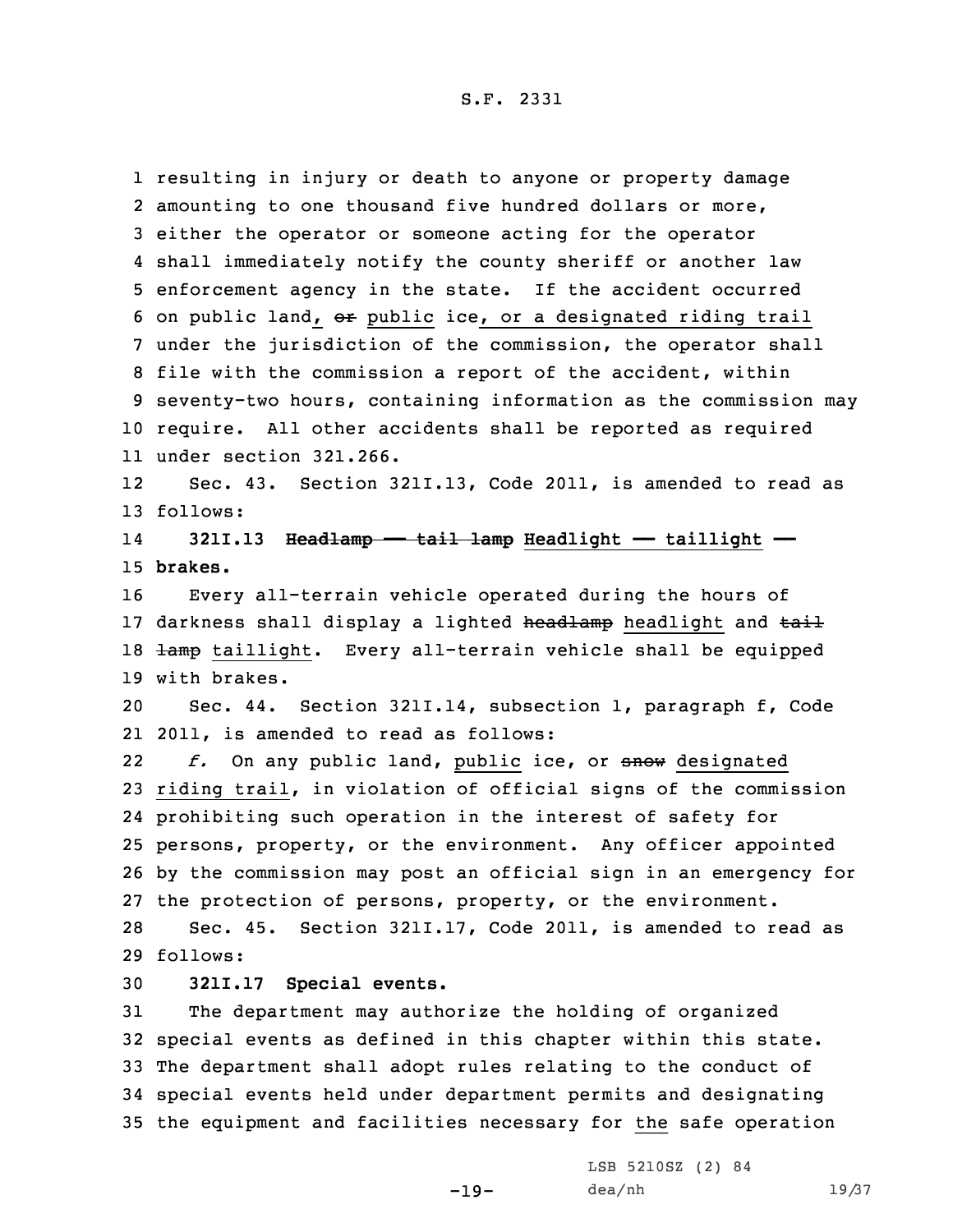1 of all-terrain vehicles  $\Theta$ r, off-road motorcycles, and off-road 2 utility vehicles and for the safety of operators, participants, 3 and observers in the special events. A special event for 4 <del>all-terrain vehicles</del> may <del>include motorcycles upon payment</del> 5 of require an entrance fee set by the organizer of the 6 special event. The department may require that part of the 7 motorcycle entrance fee be credited to pay costs of all-terrain 8 vehicle programs authorized pursuant to section 321I.8. At 9 least thirty days before the scheduled date of <sup>a</sup> special 10 event in this state, an application shall be filed with the 11 department for authorization to conduct the special event. The 12 application shall set forth the date, time, and location of the 13 proposed special event and any other information the department 14 requires. The special event shall not be conducted without 15 written authorization of the department. Copies of the rules 16 shall be furnished by the department to any person making an 17 application.

18 Sec. 46. Section 321I.18, Code 2011, is amended to read as 19 follows:

20 **321I.18 Violation of stop signal.**

21A person, after having who has received a visual or audible 22 signal from a peace officer to come to a stop, shall not 23 operate an all-terrain vehicle in willful or wanton disregard 24 of the signal, <del>or</del> interfere with or endanger the officer or any 25 other person or vehicle,  $\Theta$ <sup>+</sup> increase speed, or attempt to flee 26 or elude the officer.

27 Sec. 47. Section 321I.21, unnumbered paragraph 1, Code 28 2011, is amended to read as follows:

 <sup>A</sup> person under twelve years of age shall not operate an all-terrain vehicle, including an off-road motorcycle, on <sup>a</sup> designated riding area or designated riding trail or on public land or public ice unless one of the following applies:

33 Sec. 48. Section 321I.21, subsection 1, Code 2011, is 34 amended to read as follows:

35 1. The person is taking a prescribed safety education

-20-

LSB 5210SZ (2) 84 dea/nh 20/37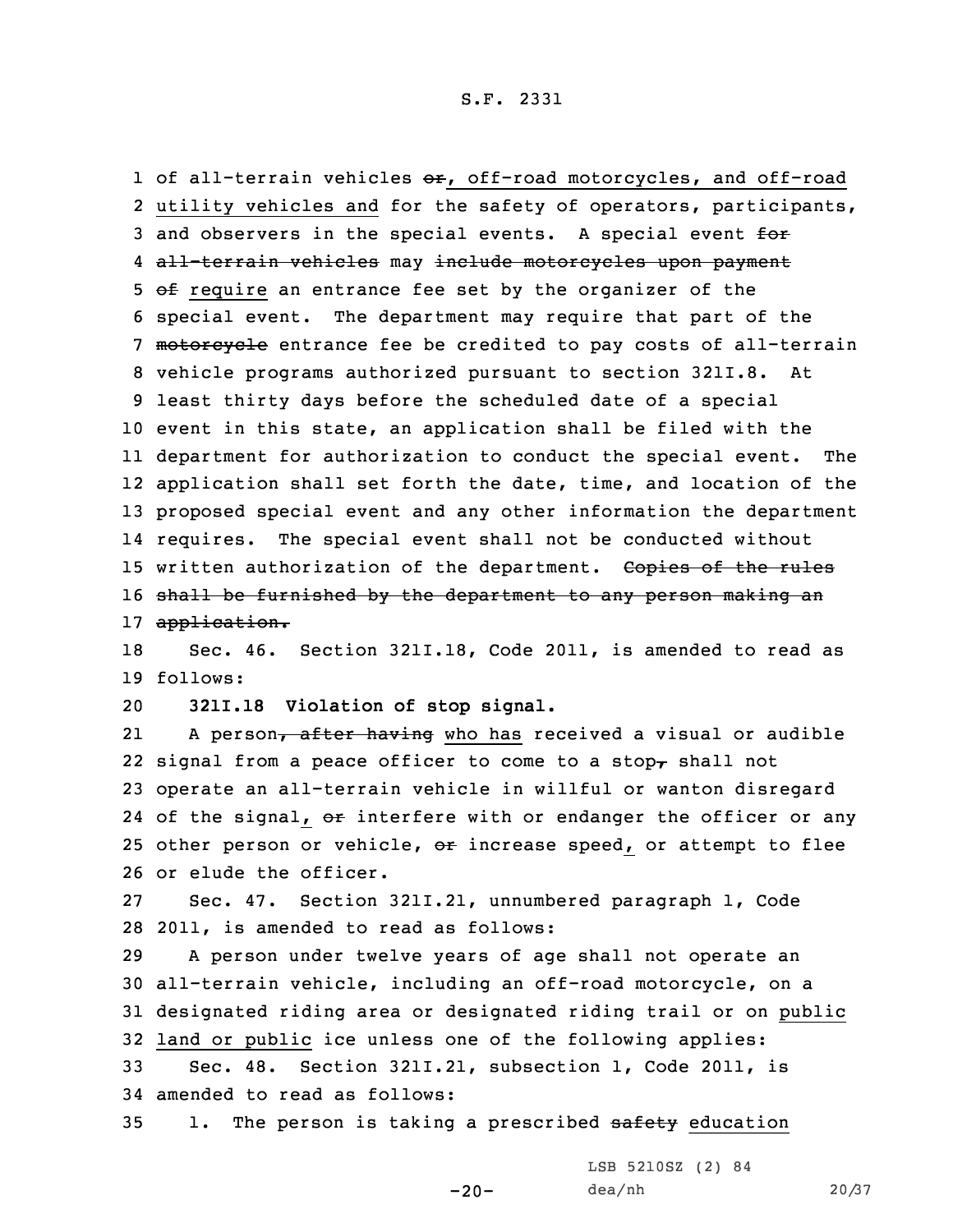1 training course and the operation is under the direct 2 supervision of a certified all-terrain vehicle safety education 3 instructor.

4 Sec. 49. Section 321I.22, subsections 1 through 5, Code 5 2011, are amended to read as follows:

 1. <sup>A</sup> manufacturer, distributor, or dealer owning an all-terrain vehicle required to be registered under this chapter may operate the all-terrain vehicle for purposes of transporting, testing, demonstrating, or selling it without the all-terrain vehicle being registered, except that <sup>a</sup> special ll <del>identification number</del> registration decal issued to the owner as provided in this chapter shall be displayed on the all-terrain vehicle in the manner prescribed by rules of the commission. 14 The special <del>identification number</del> registration decal shall not be used on an all-terrain vehicle offered for hire or for any work or service performed by <sup>a</sup> manufacturer, distributor, or 17 dealer.

18 2. Every manufacturer, distributor, or dealer shall 19 register with the department by making application to the 20 commission, upon forms prescribed by the commission, for 21 a special registration certificate <del>containing a general</del> 22 identification number and for one or more duplicate special 23 registration certificates and decal. The applicant shall pay 24 a registration fee of <del>fifteen</del> forty-five dollars and submit <sup>25</sup> reasonable proof of the applicant's status as <sup>a</sup> bona fide 26 manufacturer, distributor, or dealer as may be required by the 27 commission.

28 3. The commission, upon granting an application, shall 29 issue to the applicant <sup>a</sup> special registration certificate 30 containing and decal. The special registration certificate 31 shall contain the applicant's name, and address, the and 32 general identification number; assigned to the applicant, the 33 word "manufacturer", "dealer", or "distributor" $\tau$ ; and other 34 information the commission prescribes. The manufacturer, 35 distributor, or dealer shall have the assigned number printed

-21-

LSB 5210SZ (2) 84 dea/nh 21/37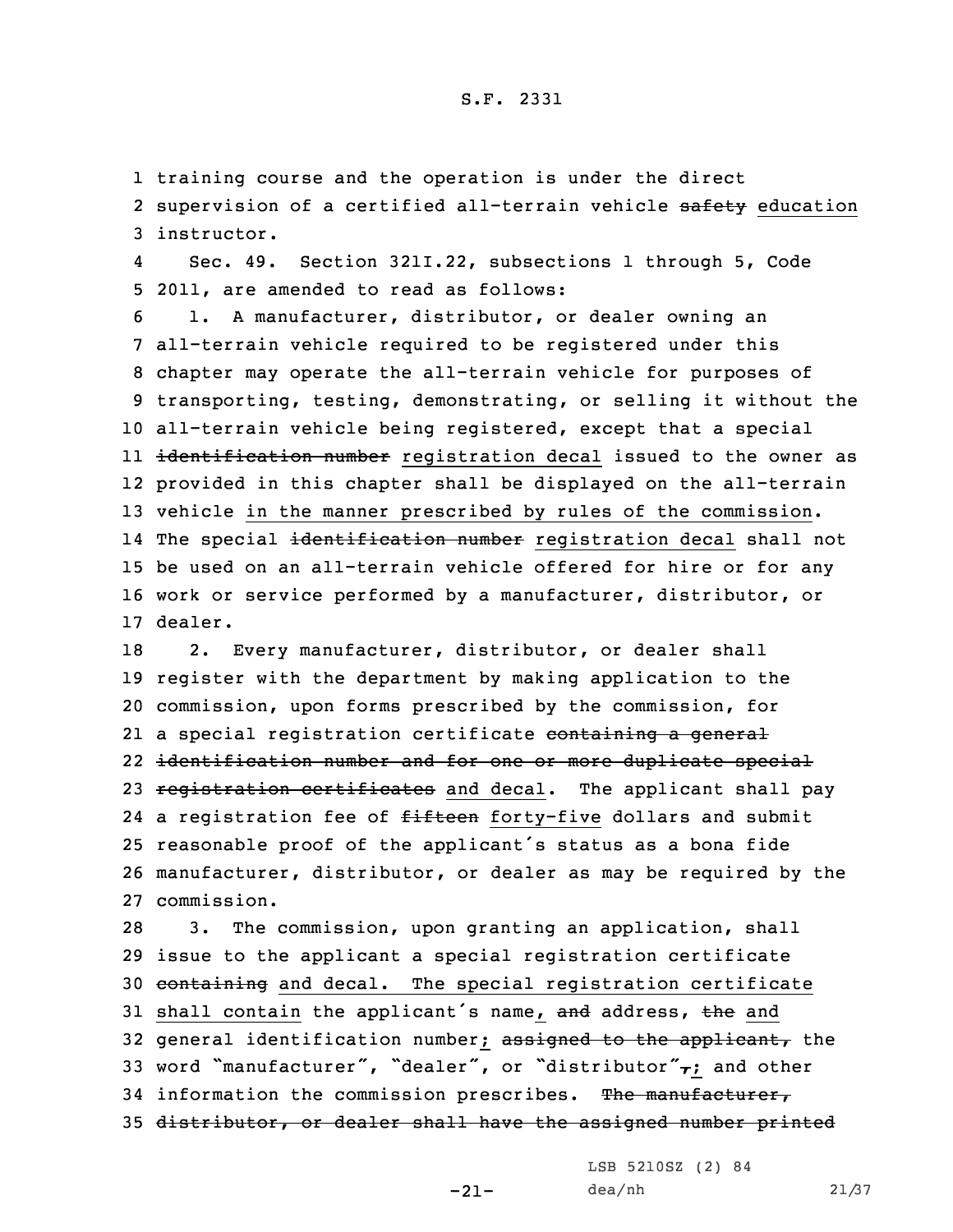upon or attached to <sup>a</sup> removable sign or signs which may be 2 temporarily but firmly mounted or attached to the all-terrain vehicle being used. The display shall meet the requirements of this chapter and the rules of the commission.

 4. The commission shall also issue duplicate special registration certificates and decals which shall have displayed thereon the general identification number assigned to the 8 applicant. Each duplicate registration certificate so issued shall contain <sup>a</sup> number or symbol identifying it from every other duplicate special registration certificate bearing the ll <del>same general identification number.</del> A county recorder may issue duplicate special registration certificates and decals electronically pursuant to rules adopted by the commission. The fee for each additional duplicate special registration 15 certificate and decal shall be  $t$ wo five dollars plus a writing 16 fee. 17 5. Each special registration certificate issued hereunder

 under this section shall be for <sup>a</sup> period of three years and 19 shall expire on December 31 of each the renewal year $<sub>r</sub>$  and</sub> 20 a. A new special registration certificate for the ensuing 21 <del>twelve months</del> three-year renewal period may be obtained upon application to the commission and payment of the fee provided by law. <sup>A</sup> county recorder may issue special registration certificate renewals electronically pursuant to rules adopted by the commission.

26 Sec. 50. Section 321I.25, Code 2011, is amended to read as 27 follows:

28 **321I.25 Course of instruction.**

 1. The commission shall provide, by rules adopted pursuant to section 321I.2, for the establishment of certified courses of instruction to be conducted throughout the state for the safe use and operation of all-terrain vehicles. The curriculum shall include instruction in the lawful and safe use, operation, and equipping of all-terrain vehicles consistent 35 with this chapter and rules adopted by the commission and the

-22-

LSB 5210SZ (2) 84 dea/nh 22/37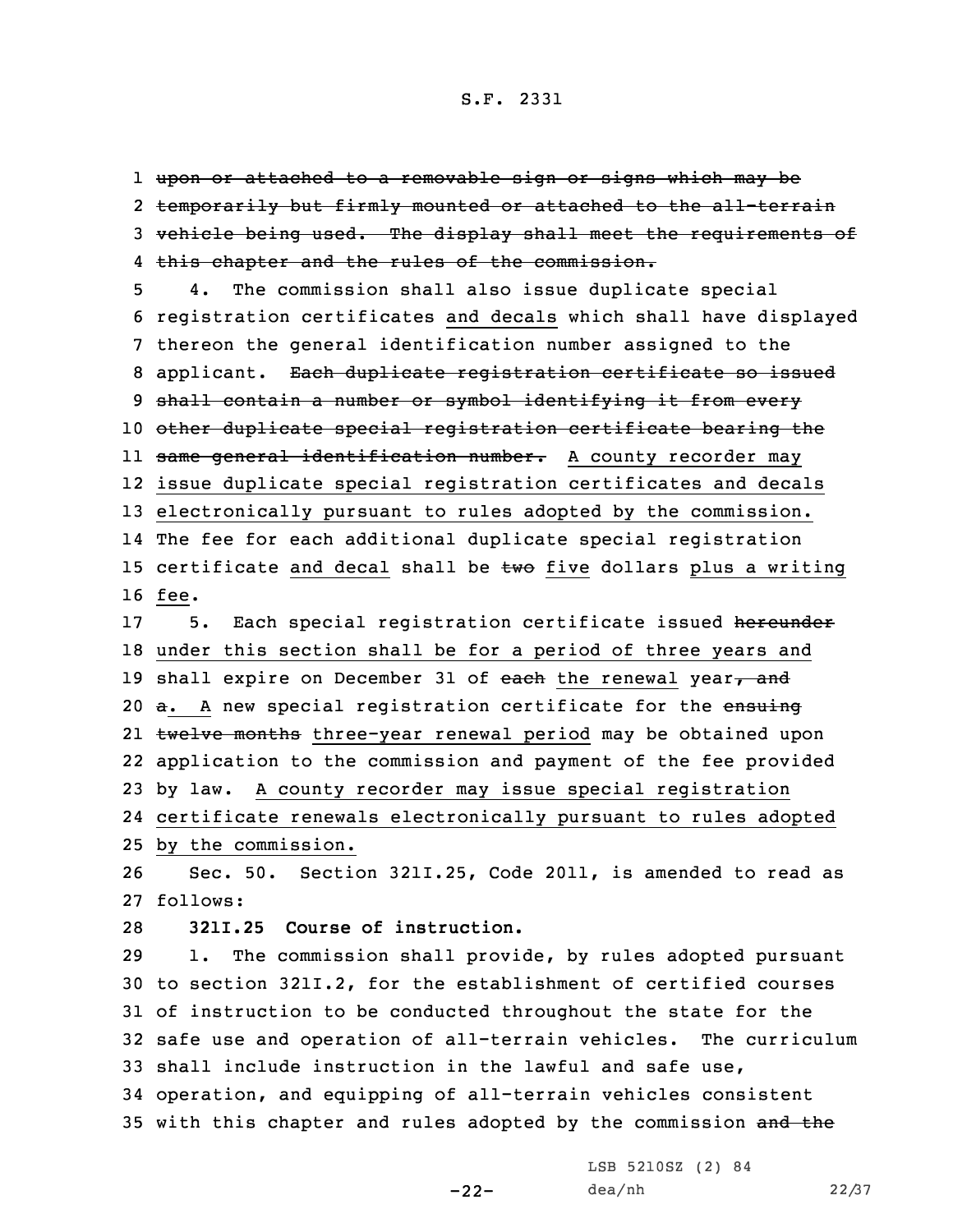1 <del>director of transportation and other matters the commission</del>

 deems pertinent for <sup>a</sup> qualified all-terrain vehicle operator. The commission may establish <sup>a</sup> fee for the course which shall not exceed the actual cost of instruction minus moneys received 5 by the department from safety education certificate fees under section 321I.26.

 2. The commission may certify any experienced, qualified operator to be an instructor of <sup>a</sup> class established under subsection 1. Each instructor shall be at least eighteen years 10 of age.

11 3. Upon completion of the course of instruction, the 12 commission shall provide for the administration of either <sup>a</sup> 13 written test or the demonstration of adequate riding skills to 14 any student who wishes to qualify for <del>a safety</del> an education 15 certificate.

16 4. The commission shall provide safety education material 17 relating to the operation of all-terrain vehicles for the use 18 of nonpublic or public elementary and secondary schools in this 19 state.

 5. The department may develop requirements and standards for online education offerings. Only vendors who have entered into <sup>a</sup> memorandum of understanding with the department shall be permitted to offer an online course that results in the issuance of an education certificate approved by the commission. Vendors may charge for their courses and collect

26 the education certificate fee required under section 321I.26,

27 subsection 2, on behalf of the department as agreed to in the 28 memorandum of understanding.

29 Sec. 51. Section 321I.26, Code 2011, is amended to read as 30 follows:

31 **321I.26 Safety Education certificate —— fee.**

 1. <sup>A</sup> person twelve years of age or older but less than eighteen years of age shall not operate an all-terrain vehicle 34 on public land, or public ice, a designated riding trail, or land purchased with all-terrain vehicle registration funds

> LSB 5210SZ (2) 84 dea/nh 23/37

-23-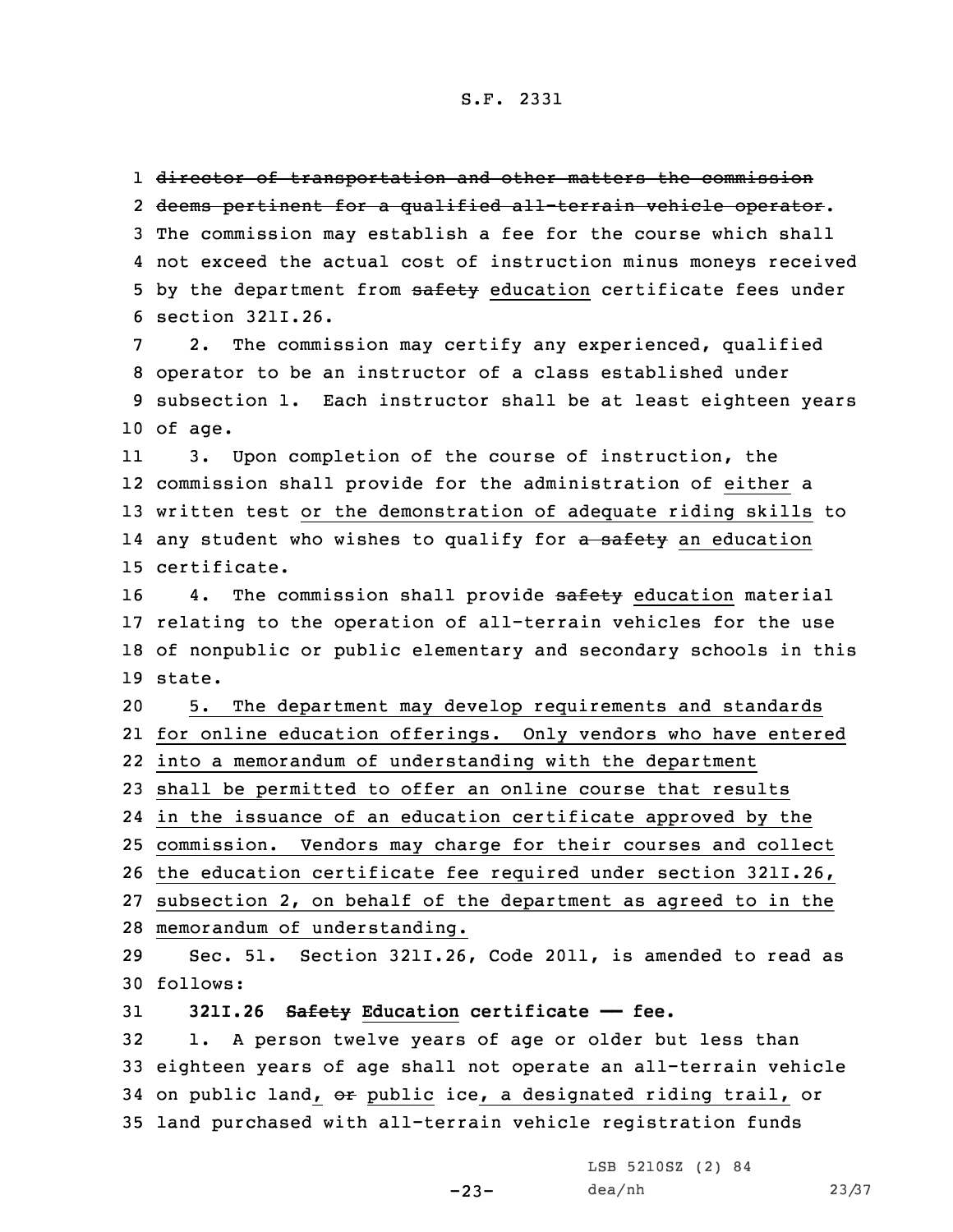1 in this state without obtaining a valid safety education 2 certificate <del>issued</del> approved by the department and having the <sup>3</sup> certificate in the person's possession.

42. Upon application successful completion of the course 5 and payment of <sup>a</sup> fee of five dollars, <sup>a</sup> qualified applicant 6 shall be issued a safety an education certificate which is 7 valid until the certificate is suspended or revoked by the 8 director for <sup>a</sup> violation of <sup>a</sup> provision of this chapter or <sup>a</sup> 9 rule adopted pursuant to this chapter. The application shall 10 be made on forms issued by the commission and shall contain 11 information as the commission may reasonably require.

123. Any person who is required to have a safety an education 13 certificate under this chapter and who has completed <sup>a</sup> course 14 of instruction established under section 321I.2, subsection <sup>15</sup> 1, paragraph *"i"*, including the successful passage of an 16 examination which includes either <sup>a</sup> written test relating to 17 such course of instruction or the demonstration of adequate 18 riding skills, shall be considered qualified to receive a 19 safety an education certificate.

20 4. The permit certificate fees collected under this section 21 shall be credited to the special all-terrain vehicle fund and 22 shall be used for safety and educational programs.

23 5. <sup>A</sup> valid all-terrain vehicle safety or education 24 certificate or license issued <del>to a nonresident</del> by a 25 governmental authority of another state shall be considered 26 a valid certificate or license in this state if the permit 27 certification or Hicense licensing requirements of the 28 governmental authority, excluding fees, are substantially the 29 same as the requirements of this chapter as determined by the 30 commission.

31 Sec. 52. Section 321I.27, Code 2011, is amended to read as 32 follows:

33 **321I.27 Stopping and inspecting —— warnings.**

34 <sup>A</sup> peace officer may stop and inspect an all-terrain vehicle 35 operated, parked, or stored on public streets, highways,

 $-24-$ 

LSB 5210SZ (2) 84 dea/nh 24/37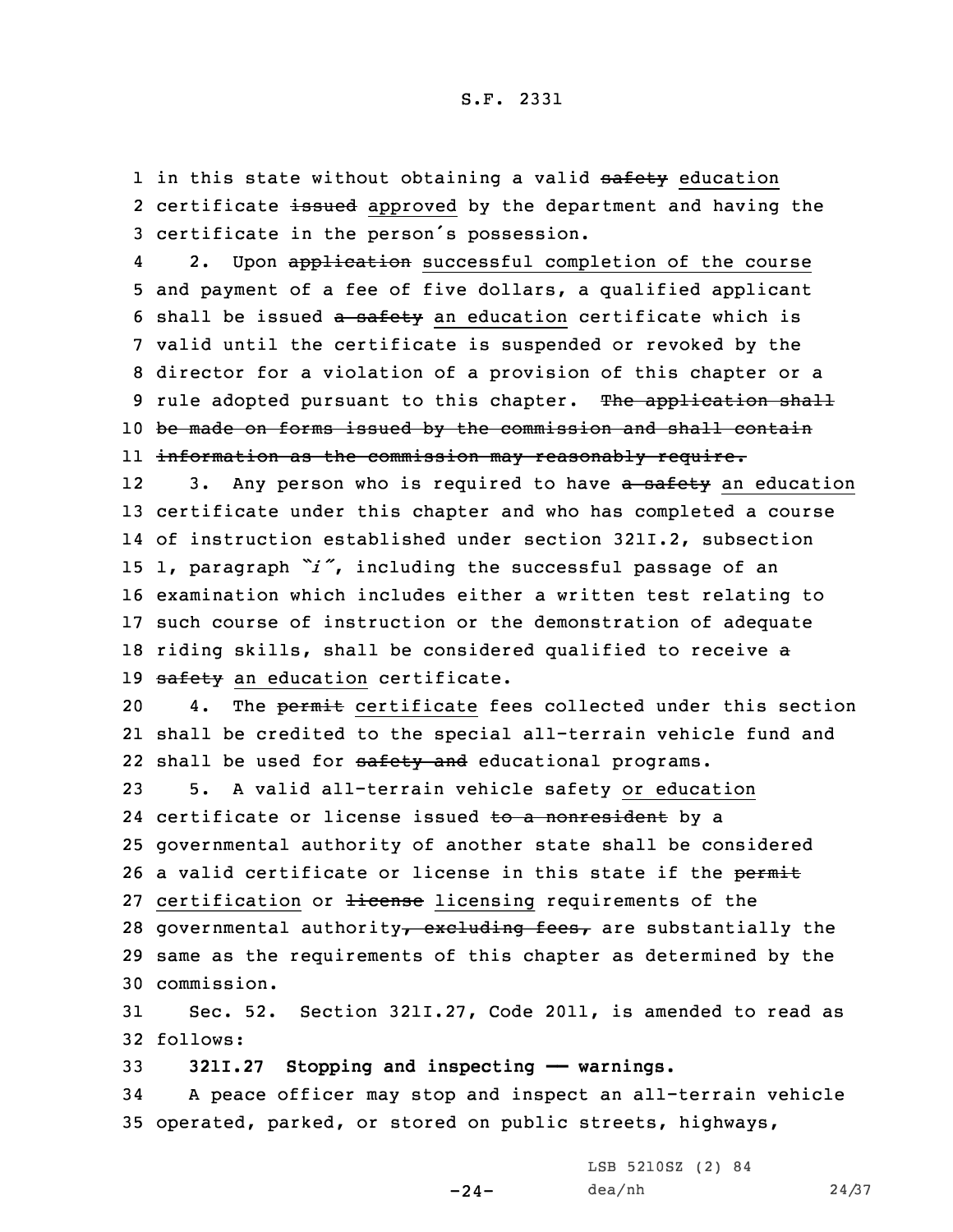1 public lands, <del>or frozen waters</del> public ice, or designated riding trails of the state to determine if the all-terrain vehicle is registered, numbered, or equipped as required by this chapter and commission rules. The officer shall not inspect an area that is not essential to determine compliance with the requirements. If the officer determines that the all-terrain vehicle is not in compliance, the officer may issue <sup>a</sup> warning memorandum to the operator and forward <sup>a</sup> copy to the commission. The warning memorandum shall indicate the items found not in compliance and shall direct the owner or operator of the all-terrain vehicle to have the all-terrain vehicle in compliance and return <sup>a</sup> copy of the warning memorandum with the proof of compliance to the commission within fourteen days. If the proof of compliance is not provided within fourteen days, the owner or operator is in violation of this chapter. Sec. 53. Section 321I.28, Code 2011, is amended to read as

17 follows:

18 **321I.28 Termination of use.**

 <sup>A</sup> person who receives <sup>a</sup> warning memorandum for an all-terrain vehicle shall stop using the all-terrain vehicle as soon as possible and shall not operate it on public streets, 22 highways, public lands, <del>or frozen waters</del> public ice, or designated riding trails of the state until the all-terrain vehicle is in compliance.

25 Sec. 54. Section 321I.29, subsection 1, Code 2011, is 26 amended by adding the following new paragraph:

 NEW PARAGRAPH. *0c.* The county recorder shall collect <sup>a</sup> writing fee of one dollar and twenty-five cents for each duplicate special registration certificate issued by the county recorder's office.

31 Sec. 55. Section 321I.31, subsection 8, Code 2011, is 32 amended to read as follows:

33 8. Once titled, <sup>a</sup> person shall not sell or transfer 34 ownership of an all-terrain vehicle without delivering to 35 the purchaser or transferee <sup>a</sup> certificate of title with an

LSB 5210SZ (2) 84

 $-25-$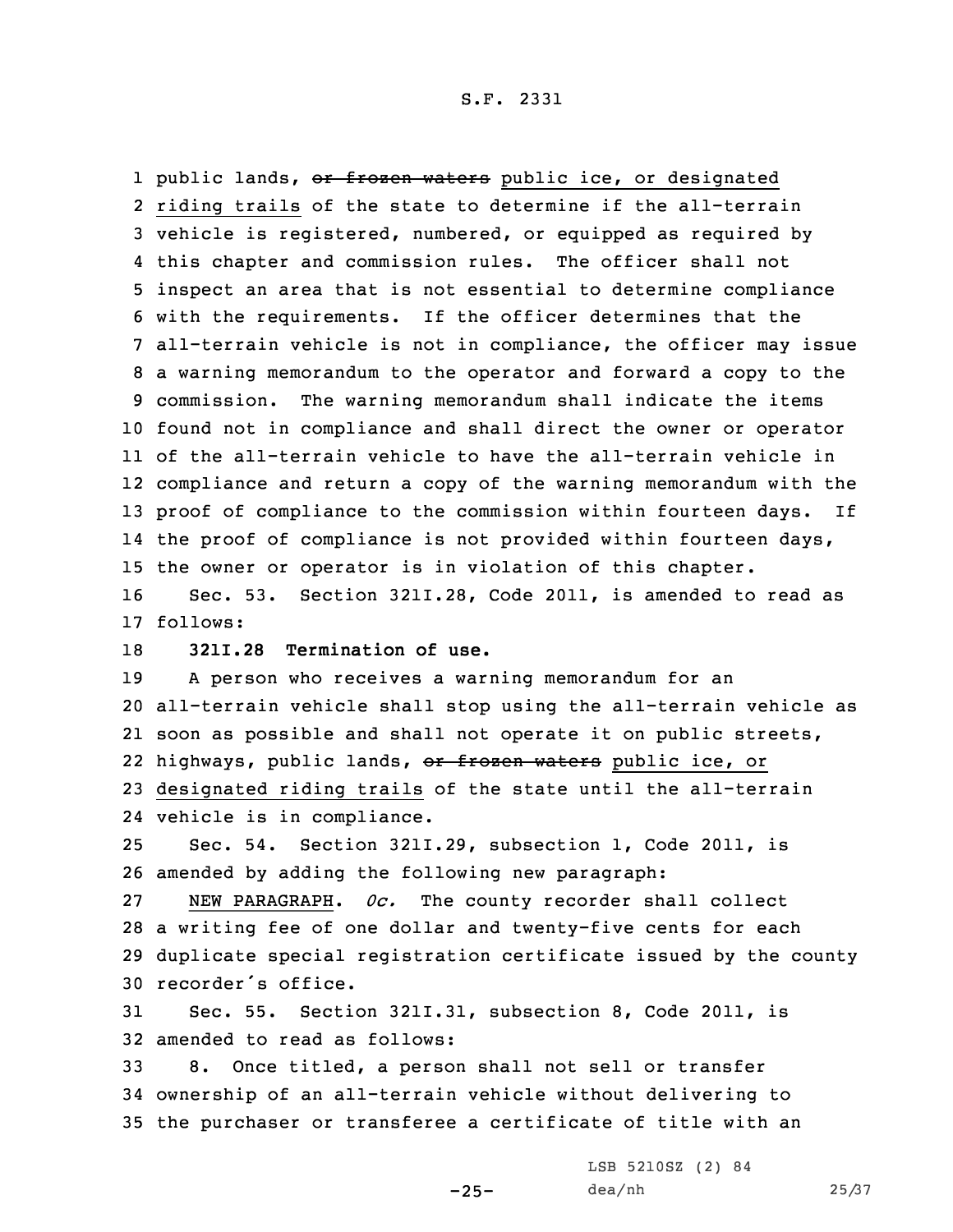1 assignment on it showing title in the purchaser or transferee purchaser's or transferee's name. <sup>A</sup> person shall not purchase or otherwise acquire an all-terrain vehicle without obtaining <sup>a</sup> certificate of title for it in that person's name.

5 Sec. 56. Section 321I.33, subsection 1, Code 2011, is 6 amended to read as follows:

 1. If ownership of an all-terrain vehicle is transferred by operation of law, such as by inheritance, order in bankruptcy, insolvency, replevin, or execution sale, the transferee, within thirty days after acquiring the right to possession of the all-terrain vehicle, shall mail or deliver to the county recorder of the transferee's county of residence satisfactory proof of ownership as the county recorder requires, together with an application for <sup>a</sup> new certificate of title, and the required fee.

16 Sec. 57. Section 321I.35, subsections 1 and 3, Code 2011, 17 are amended to read as follows:

18 1. The department may assign a distinguishing number to an all-terrain vehicle when the serial number on the all-terrain vehicle is destroyed or obliterated and issue to the owner <sup>a</sup> 21 special <del>plate</del> decal bearing the distinguishing number which shall be affixed to the all-terrain vehicle in <sup>a</sup> position to be determined by the department. The all-terrain vehicle shall be registered and titled under the distinguishing number in lieu of the former serial number. Every all-terrain vehicle shall have <sup>a</sup> vehicle identification number assigned and affixed as required by the department.

 3. <sup>A</sup> person shall not destroy, remove, alter, cover, or deface the manufacturer's vehicle identification number, the plate or decal bearing it, or any vehicle identification number the department assigns to an all-terrain vehicle without the department's permission.

33 Sec. 58. Section 461C.2, subsection 5, Code 2011, is amended 34 to read as follows:

-26-

<sup>35</sup> 5. *"Recreational purpose"* means the following or any

LSB 5210SZ (2) 84 dea/nh 26/37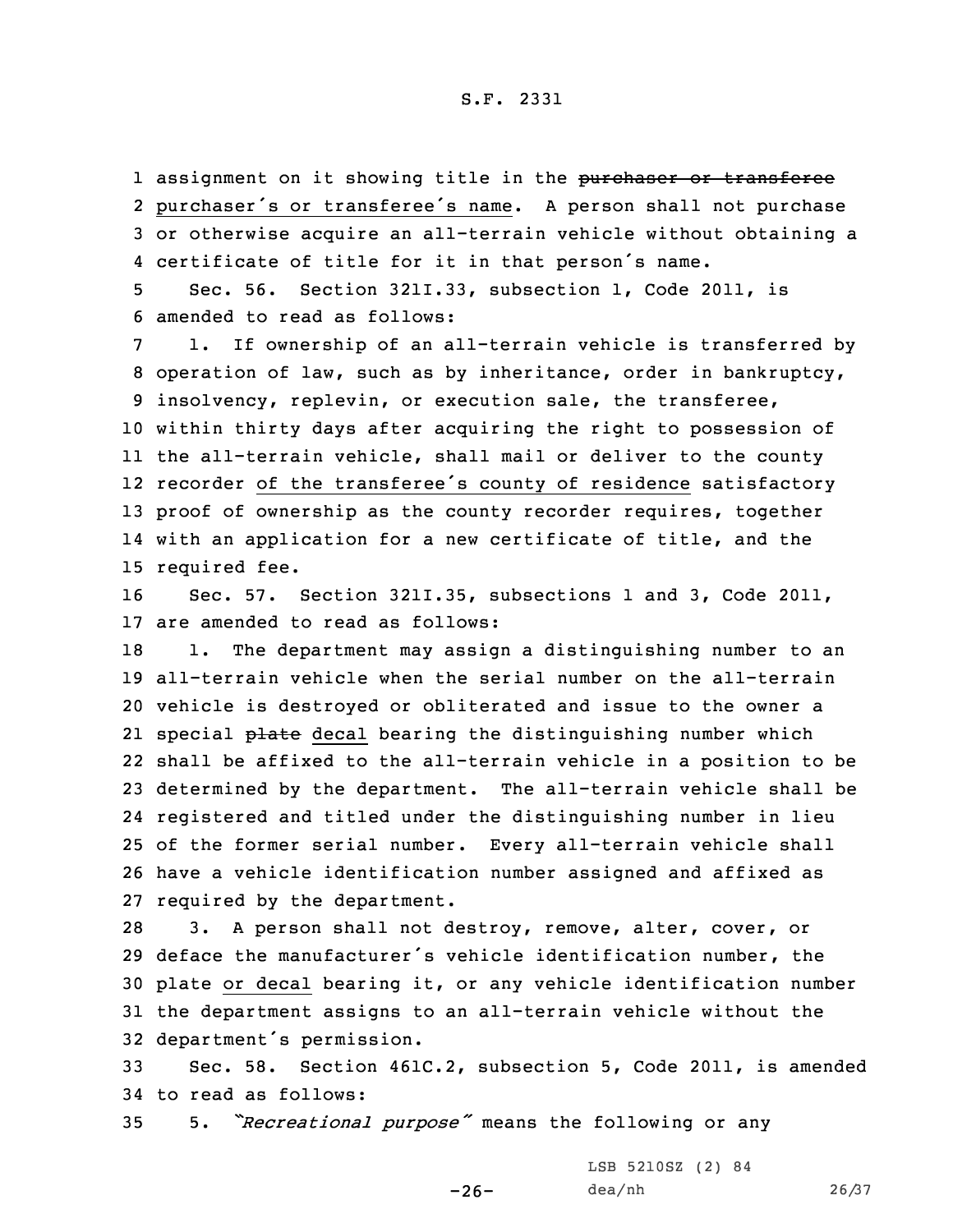combination thereof: Hunting, trapping, horseback riding, fishing, swimming, boating, camping, picnicking, hiking, pleasure driving, motorcycling, all-terrain vehicle riding, nature study, water skiing, snowmobiling, other summer and winter sports, and viewing or enjoying historical, archaeological, scenic, or scientific sites while going to and from or actually engaged therein.

8 Sec. 59. Section 462A.2, Code Supplement 2011, is amended by 9 adding the following new subsection:

 NEW SUBSECTION. 43A. *"Watercraft education certificate"* means <sup>a</sup> certificate, approved by the commission, which is issued to <sup>a</sup> qualified applicant who is twelve years of age or older who has successfully completed <sup>a</sup> watercraft education course approved by the department.

15 Sec. 60. Section 462A.12, subsection 6, Code 2011, is 16 amended to read as follows:

 6. An owner or operator of <sup>a</sup> vessel propelled by <sup>a</sup> motor of more than ten horsepower shall not permit any person under twelve years of age to operate the vessel unless accompanied in or on the same vessel by <sup>a</sup> responsible person of at least eighteen years of age who is experienced in motorboat operation. <sup>A</sup> person who is twelve years of age or older but less than eighteen years of age shall not operate any vessel propelled by <sup>a</sup> motor of more than ten horsepower unless the person has successfully completed <sup>a</sup> department-approved 26 watercraft safety education course and obtained a watercraft 27 safety education certificate or is accompanied in or on the same vessel by <sup>a</sup> responsible person of at least eighteen years of age who is experienced in motorboat operation. <sup>A</sup> person 30 required to have a watercraft safety education certificate shall carry and shall exhibit or make available the certificate upon request of an officer of the department. <sup>A</sup> violation of this subsection is <sup>a</sup> simple misdemeanor as provided in section 462A.13. However, <sup>a</sup> person charged with violating this subsection shall not be convicted if the person produces

-27-

LSB 5210SZ (2) 84 dea/nh 27/37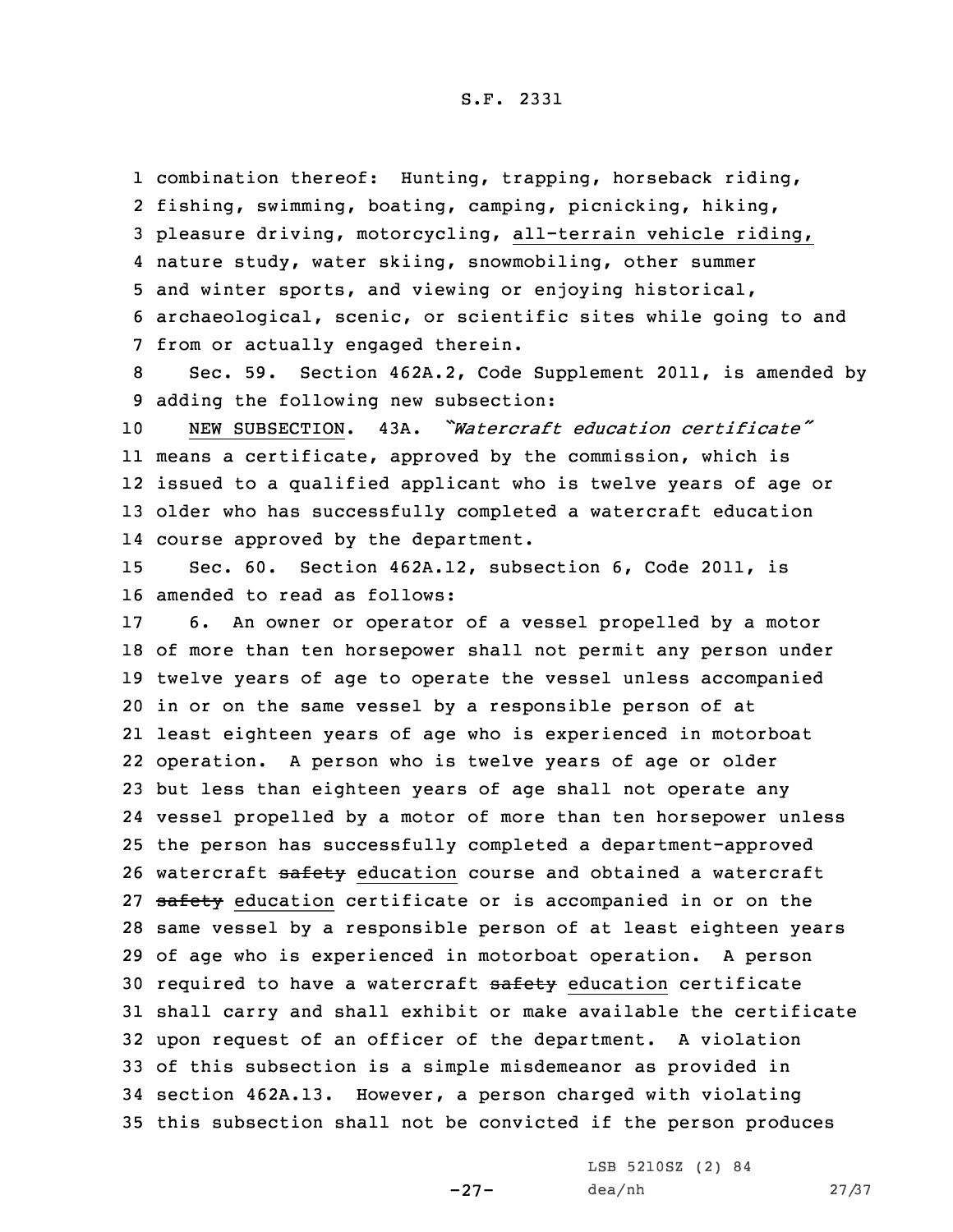1 in court, within a reasonable time, a <del>department-approved</del>

2 watercraft education certificate. The cost of a <del>department</del> 3 watercraft education certificate, or any duplicate, shall not 4 exceed five dollars.

5 Sec. 61. NEW SECTION. **462A.12A Online watercraft education** 6 **courses.**

 1. The department shall develop requirements and standards for online watercraft education courses. Only vendors who have entered into <sup>a</sup> memorandum of understanding with the department shall be approved by the department to offer an online watercraft education course that upon successful completion is sufficient to result in the issuance of <sup>a</sup> watercraft education certificate to the person who completes the course.

14 2. <sup>A</sup> vendor approved to offer an online watercraft education course as provided in subsection 1 may charge <sup>a</sup> fee for the course as agreed to in the memorandum of understanding with the department and may also collect the watercraft education certificate fee on behalf of the department as agreed to in the memorandum of understanding.

20 Sec. 62. Section 462A.36, Code 2011, is amended to read as 21 follows:

22 **462A.36 Fee for special certificate —— minimum requirements** 23 **for issuance.**

24 1. Any manufacturer or dealer may, upon payment of <sup>a</sup> fee of fifteen dollars, make application to the commission, upon such forms as the commission prescribes, for <sup>a</sup> special certificate containing <sup>a</sup> general distinguishing number and for one or more duplicate special certificates. The applicant shall submit such reasonable proof of the applicant's status as <sup>a</sup> bona fide manufacturer or dealer as the commission may require.

 2. The commission may adopt rules consistent with this chapter establishing minimum requirements for <sup>a</sup> dealer or manufacturer to be issued <sup>a</sup> special certificate. In adopting such rules the department shall consider the need to protect persons, property, and the environment, and to promote uniform

LSB 5210SZ (2) 84

-28-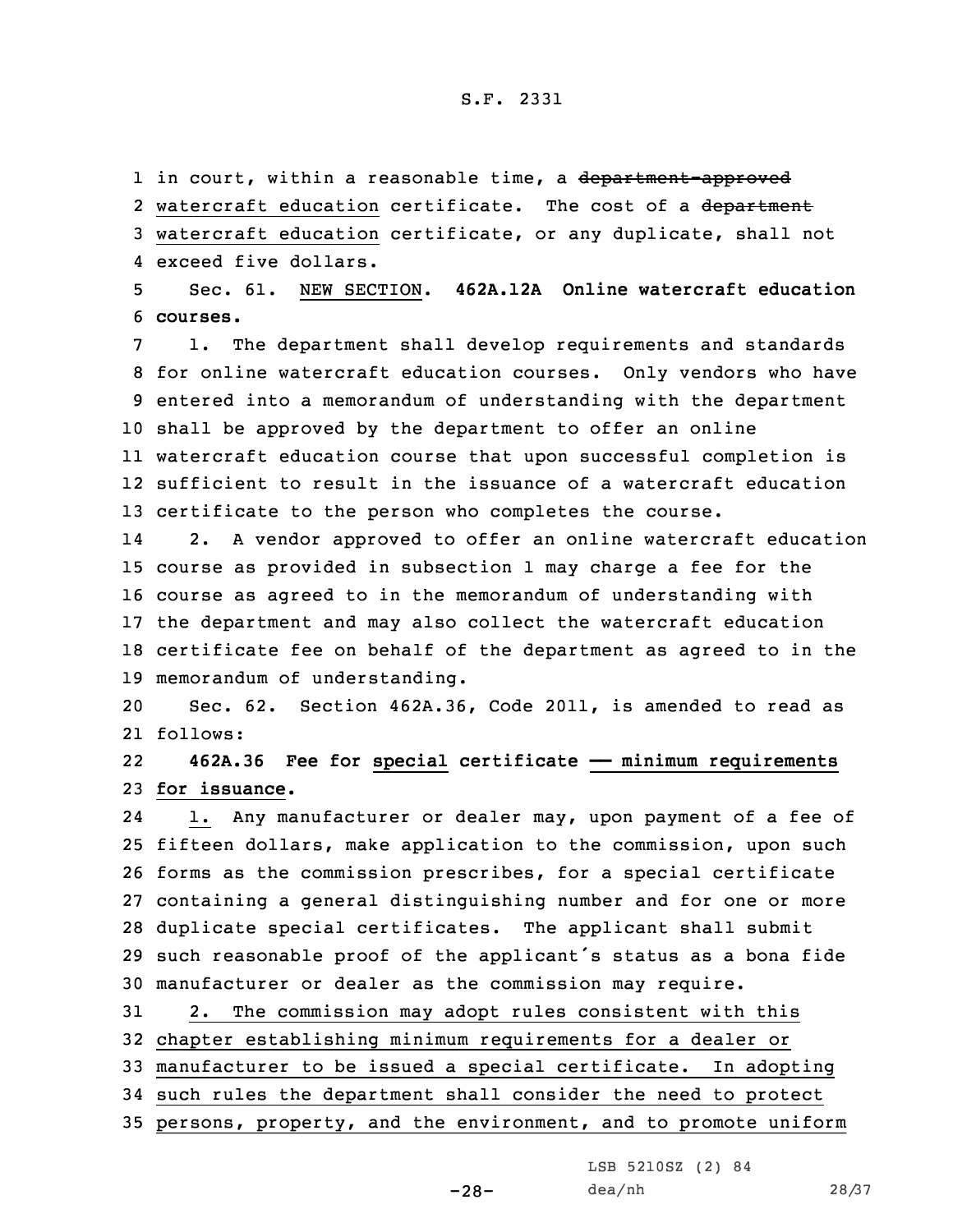practices relating to the sale and use of vessels. The commission may also adopt rules providing for the suspension or revocation of <sup>a</sup> dealer's or manufacturer's special certificate issued pursuant to this section. Sec. 63. Section 462A.46, Code 2011, is amended to read as 6 follows: **462A.46 Purchase of registered vessel by dealer.** Whenever <sup>a</sup> dealer purchases or otherwise acquires <sup>a</sup> vessel registered in this state, the dealer shall issue <sup>a</sup> signed receipt to the previous owner, indicating the date of purchase or acquisition, the name and address of such previous owner, and the registration number of the vessel purchased 13 or acquired. The original receipt shall be delivered to the previous owner and one copy shall be mailed or delivered by 15 the dealer to the county recorder of the county in which the 16 vessel is registered, and one copy shall be delivered to the commission within forty-eight hours. Sec. 64. Section 462A.53, Code 2011, is amended to read as 19 follows: **462A.53 Amount of writing fees.** 21 <sup>A</sup> writing fee of one dollar and twenty-five cents for 22 each <del>transaction</del> privilege shall be collected by the county 23 recorder. If two or more functions are transacted for the same vessel at one time, the writing fee is limited to one dollar 25 and twenty-five cents. Sec. 65. Section 805.8B, subsection 2, paragraph a, Code 2011, is amended to read as follows: *a.* For registration or user permit violations under section 29 321G.3, subsections subsection  $1$  and  $2$ , the scheduled fine is fifty dollars. Sec. 66. Section 805.8B, subsection 2, paragraph b, subparagraph (3), Code 2011, is amended to read as follows: (3) For operating violations under section 321G.13, subsection 1, paragraphs *"a"*, *"b"*, *"e"*, *"f"*, *"g"*, and *"h"*, and "i", and subsections 2 and 3, the scheduled fine is one hundred

-29-

LSB 5210SZ (2) 84 dea/nh 29/37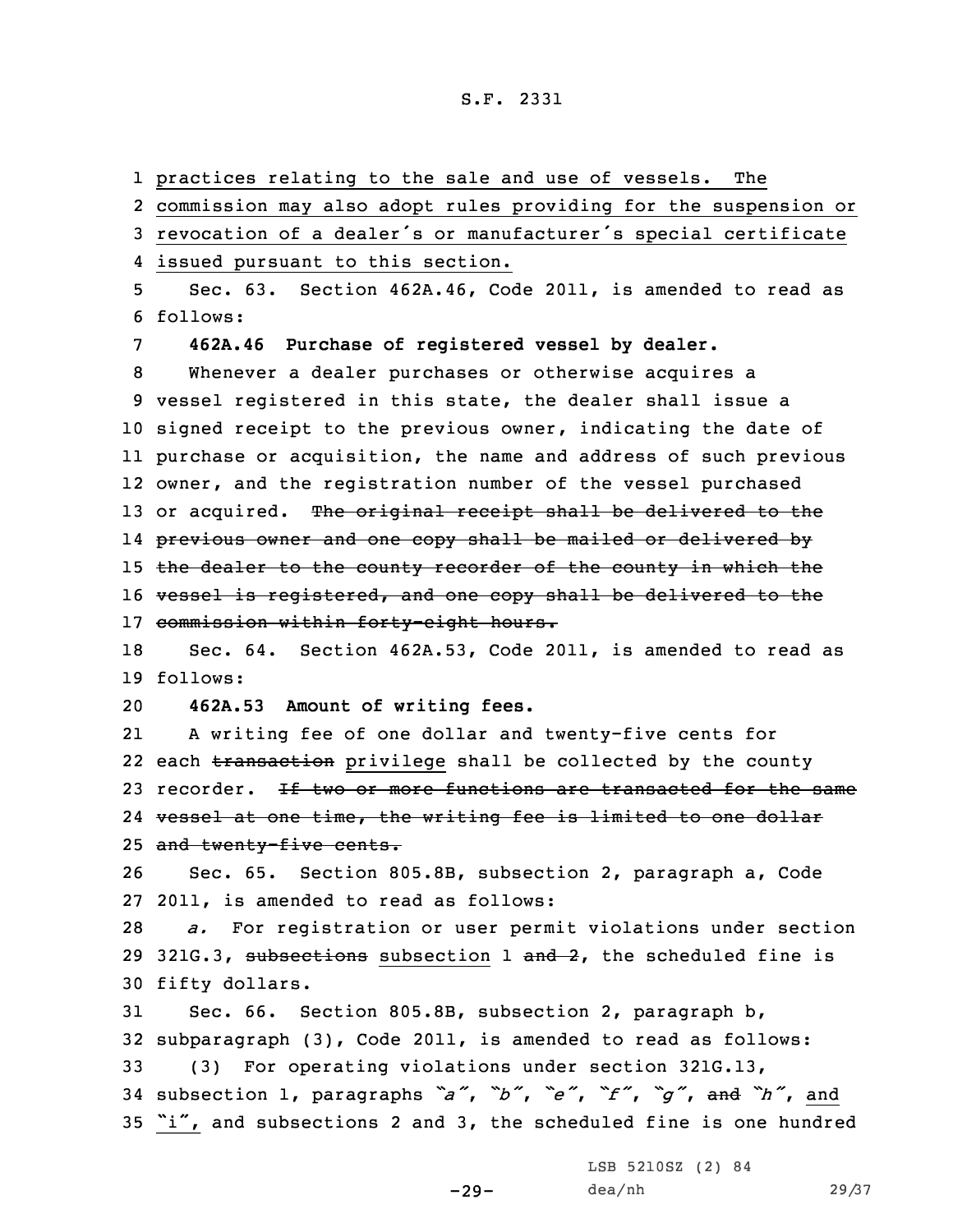1 dollars. 2 Sec. 67. Section 805.8B, subsection 2, paragraph g, Code 2011, is amended to read as follows: 4 *g.* For violations of section 321G.20 and for safety education certificate violations under section 321G.24, subsection 1, the scheduled fine is fifty dollars. Sec. 68. Section 805.8B, subsection 2A, paragraphs <sup>a</sup> and g, Code 2011, are amended to read as follows: *a.* For registration or user permit violations under section 10 321I.3, subsections subsection 1 and 2, the scheduled fine is fifty dollars. 12 *g.* For violations of section 321I.21 and for safety education certificate violations under section 321I.26, subsection 1, the scheduled fine is fifty dollars. Sec. 69. REPEAL. Sections 462A.40 and 462A.42, Code 2011, are repealed. EXPLANATION This bill relates to matters concerning the regulation of snowmobiles, all-terrain vehicles, and watercraft by the department of natural resources, and makes penalties applicable. 22 SNOWMOBILE REGULATION. The bill makes numerous revisions to Code chapter 321G, which provides for the regulation of snowmobiles by the department. The bill defines "resident" and "nonresident", for purposes of snowmobile regulation, to mean the same as defined for purposes of hunting and fishing licenses. The bill defines "public water" as any navigable waters within the state and the marginal river areas adjacent to the state, other than farm ponds, under the jurisdiction of the natural resource commission. <sup>A</sup> similar definition is provided for "public ice", and various sections of Code chapter 321G are amended to specify the defined term. The bill specifies that the natural resource commission may adopt rules for the use of snowmobiles on designated snowmobile

 $-30-$ 

LSB 5210SZ (2) 84 dea/nh 30/37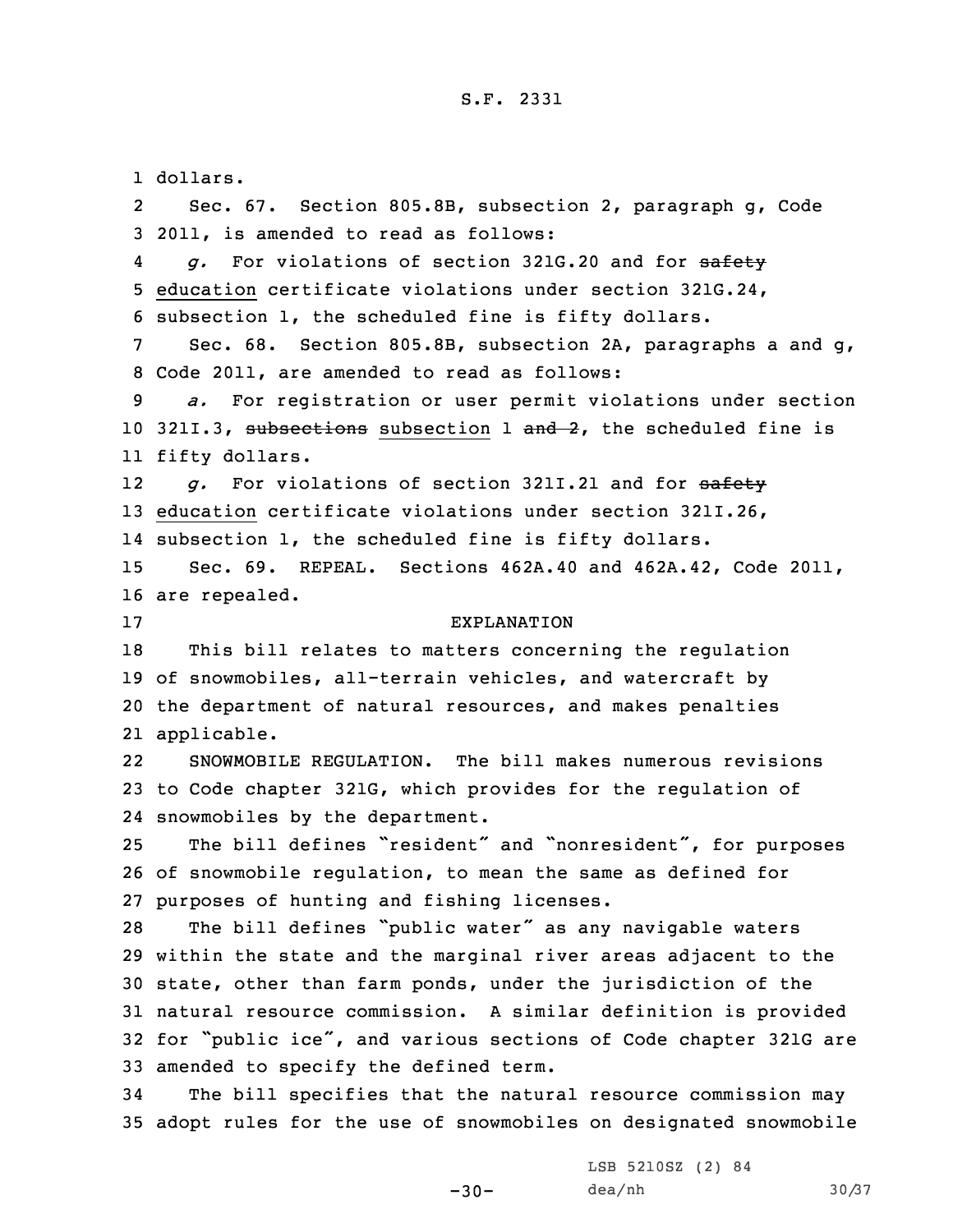trails and for maintenance, signing, and operation of the trails, and existing provisions are amended to indicate that operation on designated trails is subject to regulation by the department. The scope of grant programs and contracts administered by the department is expanded to include the signage of designated snowmobile trails. "Designated snowmobile trail" is defined to mean <sup>a</sup> snowmobile riding trail on any public land, private land, or public ice that is designated by the department, <sup>a</sup> political subdivision, or <sup>a</sup> controlling authority for snowmobile use.

11 Currently, all snowmobiles used on public land or ice in this state must be registered, except for certain snowmobiles owned and used by <sup>a</sup> governmental entity or snowmobiles used in farming. <sup>A</sup> nonresident must obtain an annual user permit to operate <sup>a</sup> snowmobile that is not registered in this state. The bill extends the user permit requirement to apply to residents as well as nonresidents. Under the bill, <sup>a</sup> resident of this state must obtain <sup>a</sup> user permit to operate <sup>a</sup> registered snowmobile on public land, public ice, or designated snowmobile trails. <sup>A</sup> nonresident's snowmobile must be registered in accordance with the requirements of another state and the operator must obtain <sup>a</sup> user permit for operation on public land, public ice, or designated snowmobile trails in Iowa. The registration decal of this state or another state and the user permit decal issued by this state must be displayed on <sup>a</sup> snowmobile operated on public land, public ice, or designated snowmobile trails in Iowa. Pursuant to current law, the fee for <sup>a</sup> user permit is \$15 plus an administrative fee of \$1.50 and <sup>a</sup> writing fee of \$1 if the permit is issued by <sup>a</sup> license agent or \$1.25 if the permit is issued by <sup>a</sup> county treasurer. The bill specifies that the original application for registration of <sup>a</sup> snowmobile must be filed with the county recorder of the owner's county of residence or if the owner is <sup>a</sup> nonresident, in the county of primary use. If <sup>a</sup> transfer of ownership occurs by operation of law, the application must

-31-

LSB 5210SZ (2) 84 dea/nh 31/37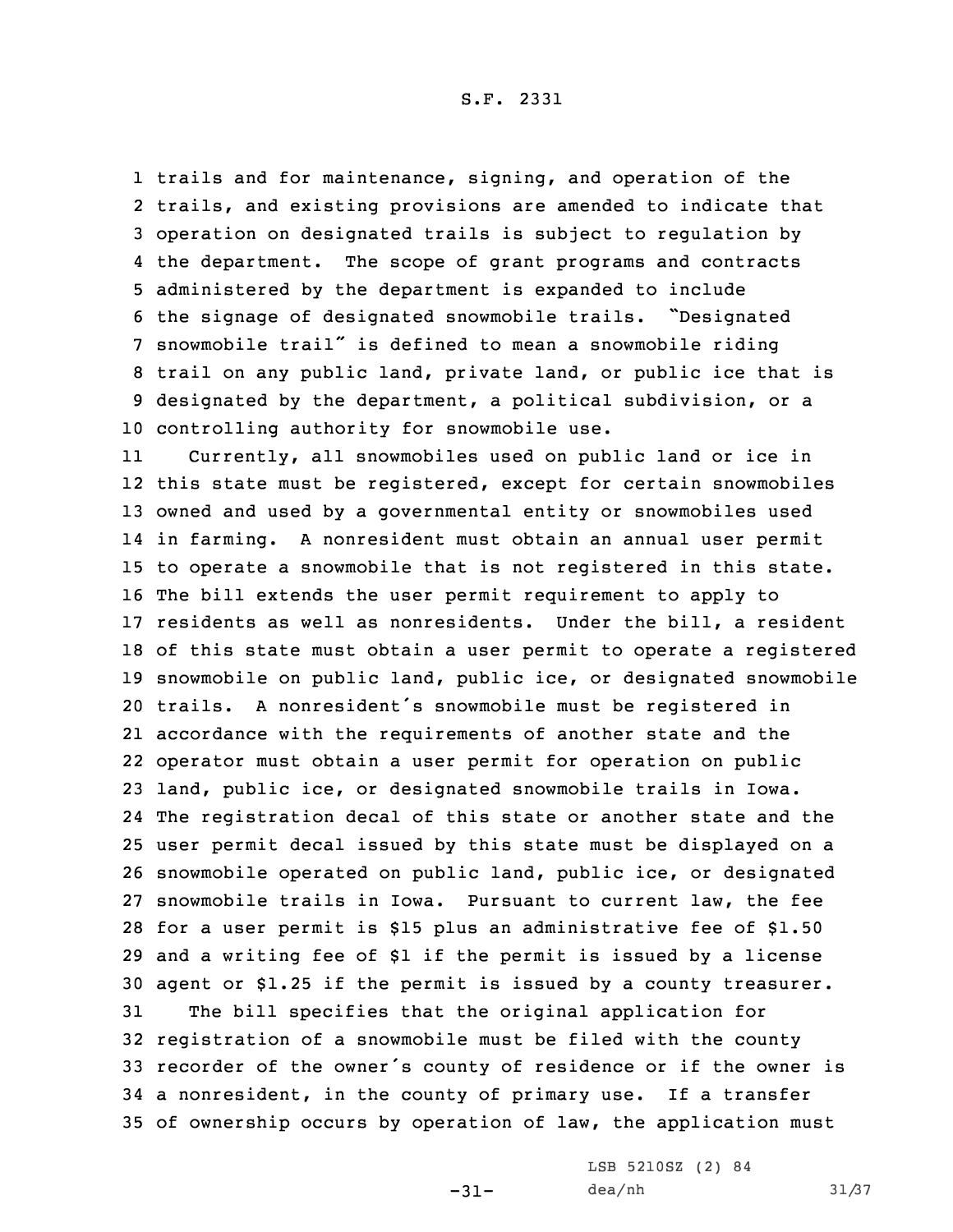1 be filed in the transferee's county of residence. Duplicate 2 registrations and registration renewals may be accomplished 3 through <sup>a</sup> county recorder or <sup>a</sup> license agent.

4 The bill provides that <sup>a</sup> snowmobile owned by the United States, this state, or another state, or by <sup>a</sup> governmental subdivision, is exempt from registration and user permit requirements in this state if the snowmobile is used for enforcement, search and rescue, or official research and studies, but not for recreational or commercial purposes. Current provisions for the issuance of registration certificates and registration decals for snowmobiles owned by the state of Iowa or its political subdivisions are stricken. The bill makes <sup>a</sup> technical change requiring that every snowmobile be equipped with <sup>a</sup> headlight and <sup>a</sup> taillight, rather than <sup>a</sup> headlamp and <sup>a</sup> tail lamp.

 The bill prohibits <sup>a</sup> person from water skipping <sup>a</sup> snowmobile on public water, except on rivers and streams during the period between November 1 and April 1. <sup>A</sup> violation is <sup>a</sup> simple misdemeanor punishable by <sup>a</sup> scheduled fine of \$100. "Water skipping" is defined as the operation of <sup>a</sup> snowmobile on the surface of water using the skis, track, and bottom surface of the snowmobile for flotation while the snowmobile is in motion.

23 The bill makes technical changes to clarify language 24 relating to stop signal violations.

 The bill increases the fee for <sup>a</sup> special registration certificate from \$15 to \$45 for snowmobile manufacturers, distributors, and dealers and extends the registration period from one year to three years. Special registration certificate renewals may be issued electronically. The bill provides for the issuance of <sup>a</sup> special registration decal along with the special registration certificate. The decal is to be displayed on <sup>a</sup> snowmobile when it is being operated for purposes of transporting, testing, demonstrating, or selling the snowmobile. Duplicate special registration certificates and decals may be issued electronically by <sup>a</sup> county recorder

-32-

LSB 5210SZ (2) 84 dea/nh 32/37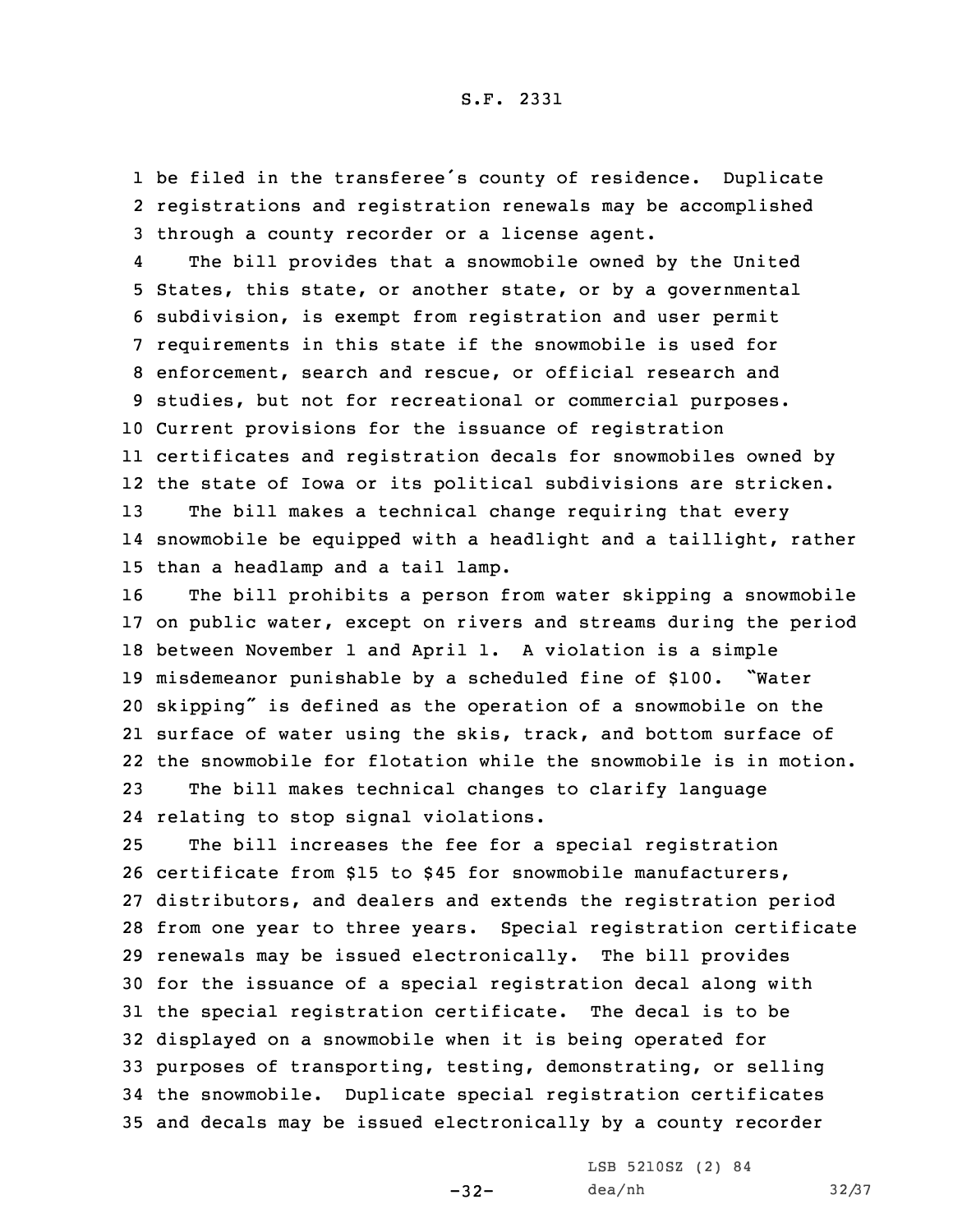and are subject to <sup>a</sup> fee of \$5 plus <sup>a</sup> writing fee of \$1.25. 2 Pursuant to current law, <sup>a</sup> safety certificate is required for operation of <sup>a</sup> snowmobile on regulated land or ice by <sup>a</sup> person under 18 years of age, and in addition, <sup>a</sup> person 12 to 15 years of age must be under the direct supervision of <sup>a</sup> parent, guardian, or another adult authorized by the parent or guardian. The bill makes <sup>a</sup> terminology change by replacing the existing "safety certificate" with an "education certificate" throughout Code chapter 321G. In addition, the bill defines "direct supervision" to mean providing supervision of another person while maintaining visual and verbal contact at all times. Currently, <sup>a</sup> person under 16 years of age must have <sup>a</sup> safety certificate to operate <sup>a</sup> snowmobile on or across <sup>a</sup> public highway. The bill extends the requirement to persons under 18 years of age.

 The bill authorizes the department to develop requirements and standards for the provision of online education resulting in the issuance of education certificates. A vendor must enter into <sup>a</sup> memorandum of understanding with the department to conduct such a course. Pursuant to the memorandum of understanding, <sup>a</sup> vendor may charge <sup>a</sup> fee for the online course and collect the education certificate fee on behalf of the department.

24 The bill provides that when <sup>a</sup> serial number on <sup>a</sup> snowmobile is destroyed or obliterated and the department assigns <sup>a</sup> distinguishing number to the snowmobile, the department may issue <sup>a</sup> special decal, rather than <sup>a</sup> plate, to be affixed to the snowmobile and bearing the distinguishing number.

29 ALL-TERRAIN VEHICLE REGULATION. The bill makes numerous 30 revisions to Code chapter 321I, which provides for the 31 regulation of all-terrain vehicles by the department.

 The bill amends the definition of "off-road utility vehicle" to include rubber-tracked vehicles and vehicles with not less than four and not more than eight nonhighway tires. The revised definition also increases the maximum dry weight

 $-33-$ 

LSB 5210SZ (2) 84 dea/nh 33/37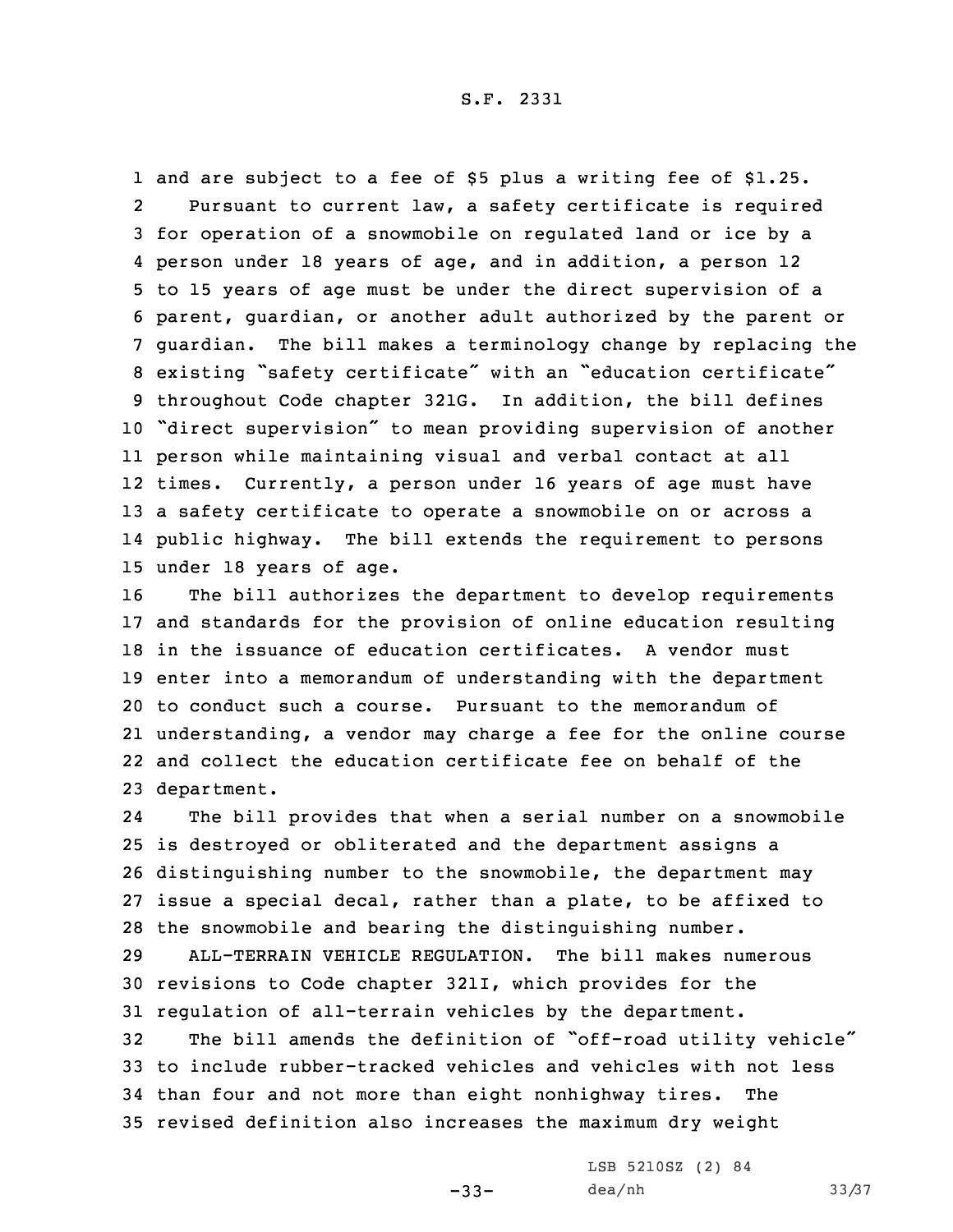allowed for off-road utility vehicles to 2,000 pounds. In addition, the billprovides that off-road utility vehicles are subject to dealer registration and titling requirements applicable to other all-terrain vehicles. Currently, registration and titling by dealers is not required. The bill specifies that the operation of off-road utility vehicles is subject to provisions governing the operation of all-terrain vehicles both in statute and in administrative rules.

 The bill revises the definition of "designated riding trail" to include any public land, private land, or public ice that has been designated by the department, <sup>a</sup> political subdivision, or <sup>a</sup> controlling entity for all-terrain vehicle use. Various Code sections are amended to include designated riding trails within the scope of department regulations.

 The bill defines "public ice" as any frozen, navigable waters within the state and the marginal river areas adjacent to the state, other than farm ponds, under the jurisdiction of the natural resource commission. Various sections of Code chapter 321I are amended to specify the defined term.

<sup>20</sup> The bill defines "resident", for purposes of all-terrain 21 vehicle regulation, to mean the same as defined for purposes of 22 hunting and fishing licenses.

 The bill specifies that the original application for registration of an all-terrain vehicle must be filed with the county recorder of the county of residence or if the owner is <sup>a</sup> nonresident, in the county of primary use. If <sup>a</sup> transfer of ownership occurs by operation of law, the application must be filed in the transferee's county of residence. Duplicate registrations and registration renewals may be accomplished through <sup>a</sup> county recorder or <sup>a</sup> license agent. An all-terrain vehicle owned by <sup>a</sup> nonresident and registered in another state must be issued <sup>a</sup> user permit in this state, which is valid for use on only one all-terrain vehicle.

34 The bill provides that an all-terrain vehicle owned 35 by the United States, this state, or another state, or by

 $-34-$ 

LSB 5210SZ (2) 84 dea/nh 34/37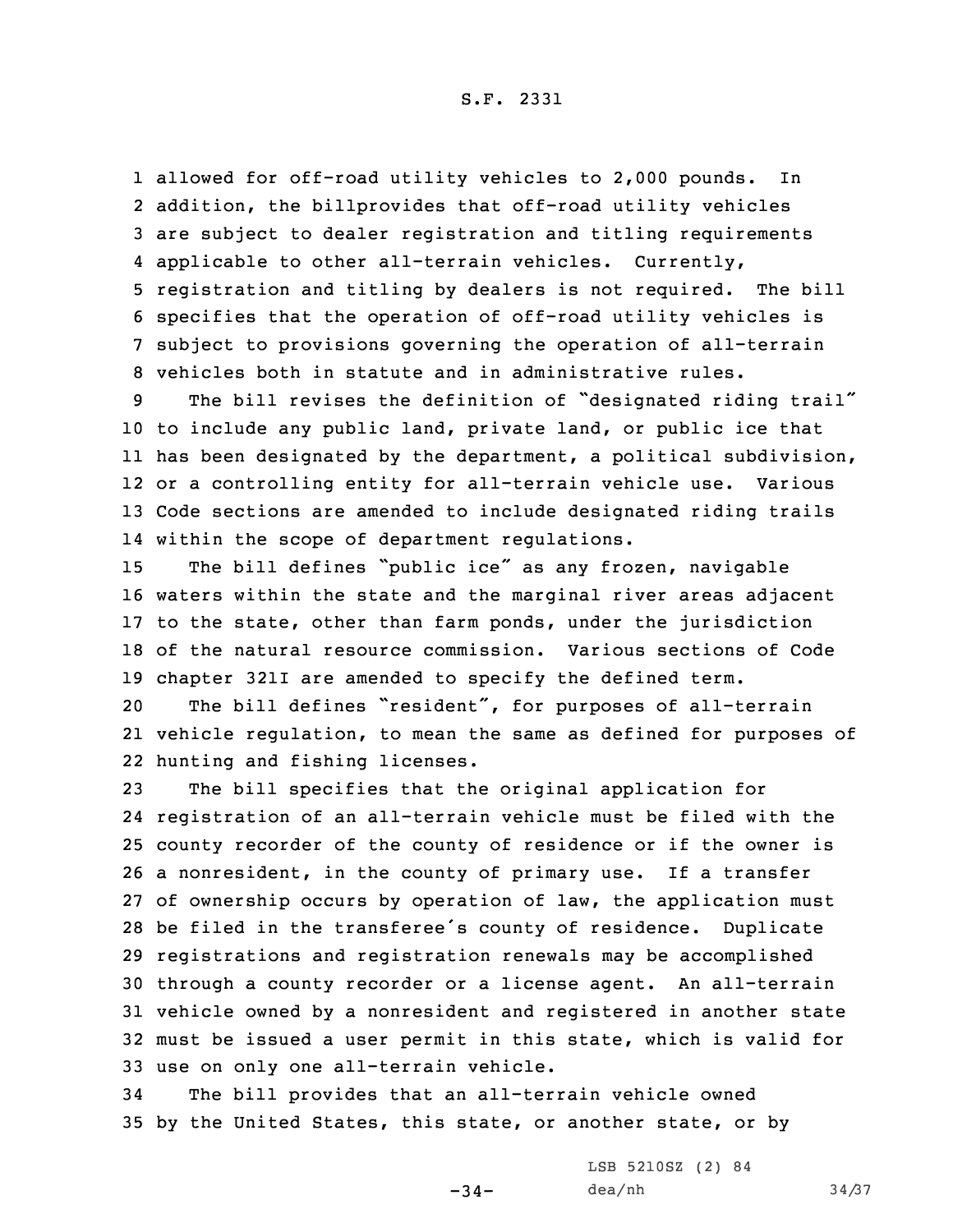<sup>a</sup> governmental subdivision, is exempt from registration requirements in this state if the all-terrain vehicle is used for enforcement, search and rescue, or official research and studies, but not for recreational or commercial purposes. Current provisions for the issuance of registration certificates and registration decals for all-terrain vehicles owned by the state of Iowa or its political subdivisions are stricken.

9 The bill makes <sup>a</sup> technical change requiring that every 10 all-terrain vehicle be equipped with <sup>a</sup> headlight and <sup>a</sup> 11 taillight, rather than <sup>a</sup> headlamp and <sup>a</sup> tail lamp.

12 The bill provides for the inclusion of motorcycles and off-road utility vehicles in special events. Also, the requirement that the department furnish <sup>a</sup> copy of the rules for <sup>a</sup> special event to an applicant for the event is stricken. The bill makes technical changes to clarify language relating to <sup>a</sup> person who violates <sup>a</sup> stop signal from <sup>a</sup> peace 18 officer.

 The bill increases the fee for <sup>a</sup> special registration certificate from \$15 to \$45 for all-terrain vehicle manufacturers, distributors, and dealers and extends the registration period from one year to three years. Special registration certificate renewals may be issued electronically. The bill provides for the issuance of <sup>a</sup> special registration decal along with the special registration certificate. The decal is to be displayed on an all-terrain vehicle when it is being operated for purposes of transporting, testing, demonstrating, or selling the vehicle. Duplicate special registration certificates and decals may be issued electronically by <sup>a</sup> county recorder and are subject to <sup>a</sup> fee of \$5 plus <sup>a</sup> writing fee of \$1.25.

 Pursuant to current law, <sup>a</sup> safety certificate is required for operation of an all-terrain vehicle on public land or ice by <sup>a</sup> person between 12 and 18 years of age. The bill replaces the "safety certificate" with an "education certificate"

 $-35-$ 

LSB 5210SZ (2) 84 dea/nh 35/37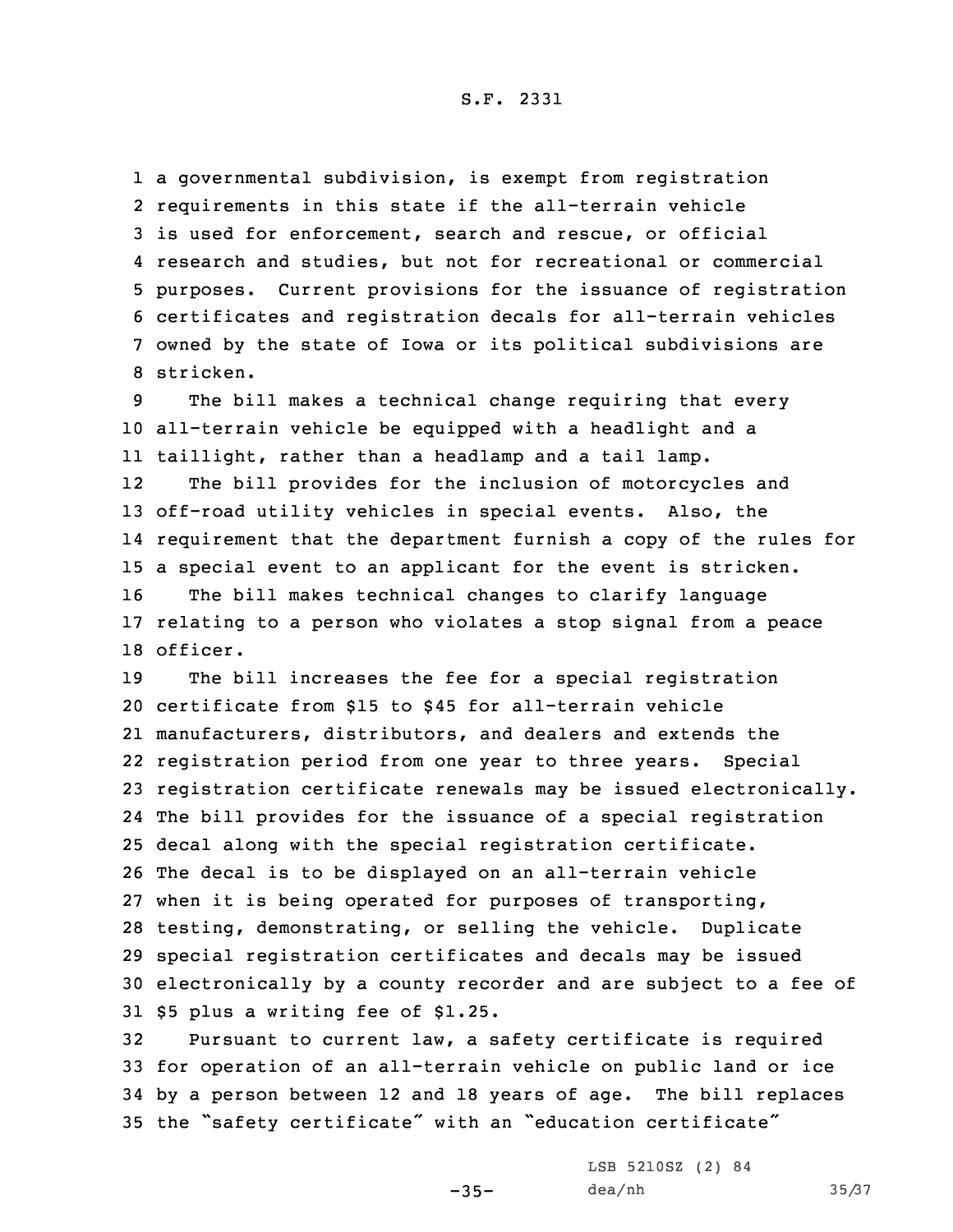throughout Code chapter 321I. The bill authorizes the department to develop requirements and standards for the provision of online education resulting in the issuance of education certificates. A vendor must enter into <sup>a</sup> memorandum of understanding with the department to conduct such <sup>a</sup> course. Pursuant to the memorandum of understanding, <sup>a</sup> vendor may charge <sup>a</sup> fee for the online course and collect the education certificate fee on behalf of the department.

 The bill provides that when <sup>a</sup> serial number on an all-terrain vehicle is destroyed or obliterated and the department assigns <sup>a</sup> distinguishing number to the all-terrain vehicle, the department may issue <sup>a</sup> special decal, rather than <sup>a</sup> plate, to be affixed to the all-terrain vehicle and bearing the distinguishing number.

15 Code section 461C.2(5) is amended to include all-terrain 16 vehicle riding among the public recreational purposes to be 17 encouraged on private land in the state.

 WATERCRAFT EDUCATION COURSES AND CERTIFICATES. Code section 462A.2 is amended to include <sup>a</sup> definition of "watercraft education certificate" that is issued to <sup>a</sup> qualified applicant 12 years of age or older. Code section 462A.12(6) is amended to change the nomenclature for the requirements that must be met by <sup>a</sup> person between 12 and 18 years of age to operate certain watercraft without an adult in the watercraft. Such <sup>a</sup> person is required to complete <sup>a</sup> department-approved watercraft education, instead of safety, course and obtain <sup>a</sup> watercraft education, instead of safety, certificate.

 New Code section 462A.12A requires the department to develop requirements and standards for vendors to offer online watercraft education courses. Approved vendors may charge <sup>a</sup> fee for the course and may also collect the watercraft education certificate fee on behalf of the department as provided in <sup>a</sup> memorandum of understanding with the department. SPECIAL CERTIFICATES FOR WATERCRAFT DEALERS AND MANUFACTURERS. Code section 462A.36 is amended to allow the

LSB 5210SZ (2) 84

 $-36-$ 

dea/nh 36/37